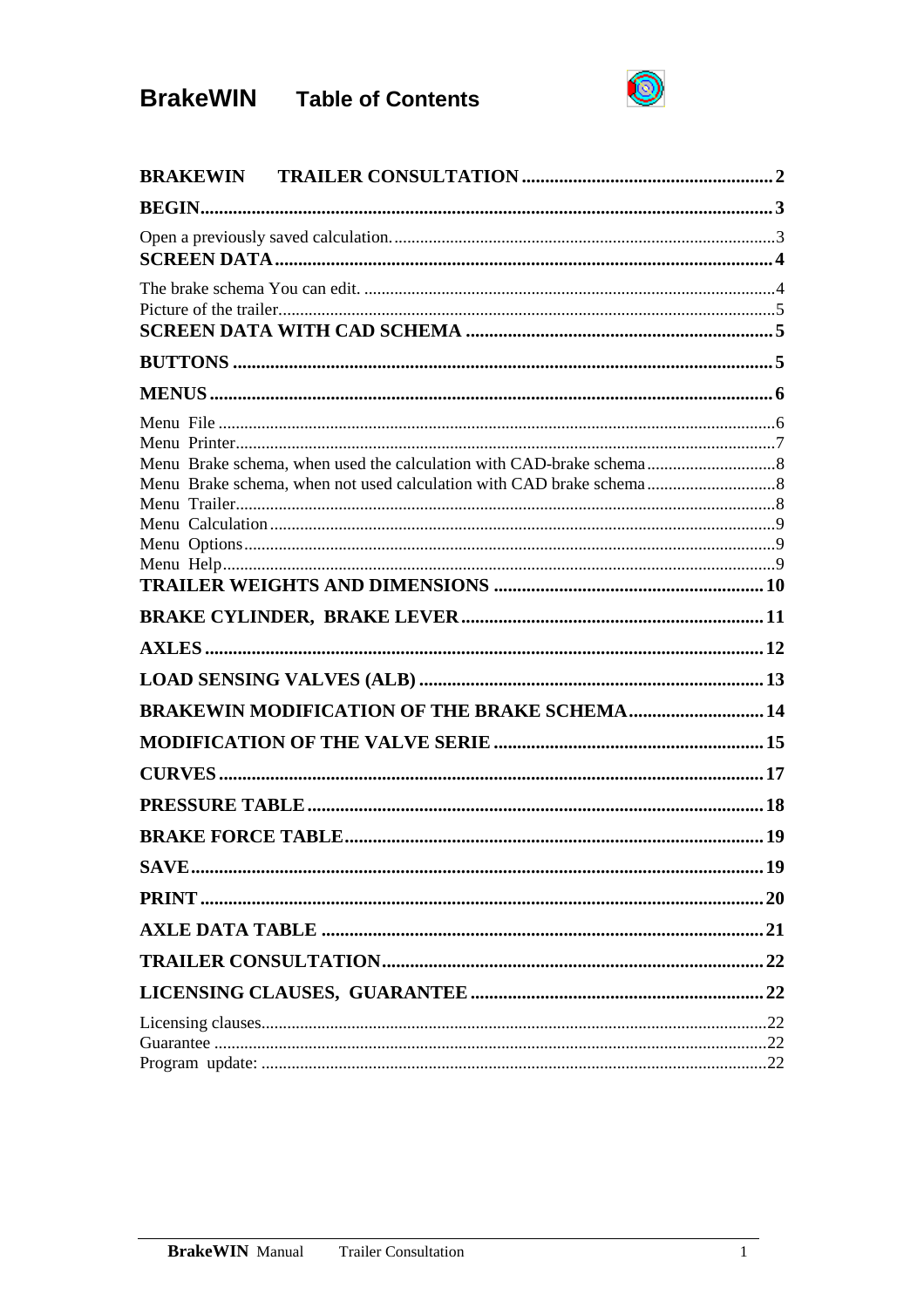### **BrakeWIN Trailer Consultation**

# **The theoretical brake calculation of the trailer.**



Begin the calculation The screen data (BrakeWIN brake schema) Buttons Menus Trailer weights and dimensions Brakecylinders, brake levers Axles Load Sensing Valves (ALB) BrakeWIN brake schema Modification Modification of the valveserie

Curves Pressure table Brake Force Table Trailer Consultation

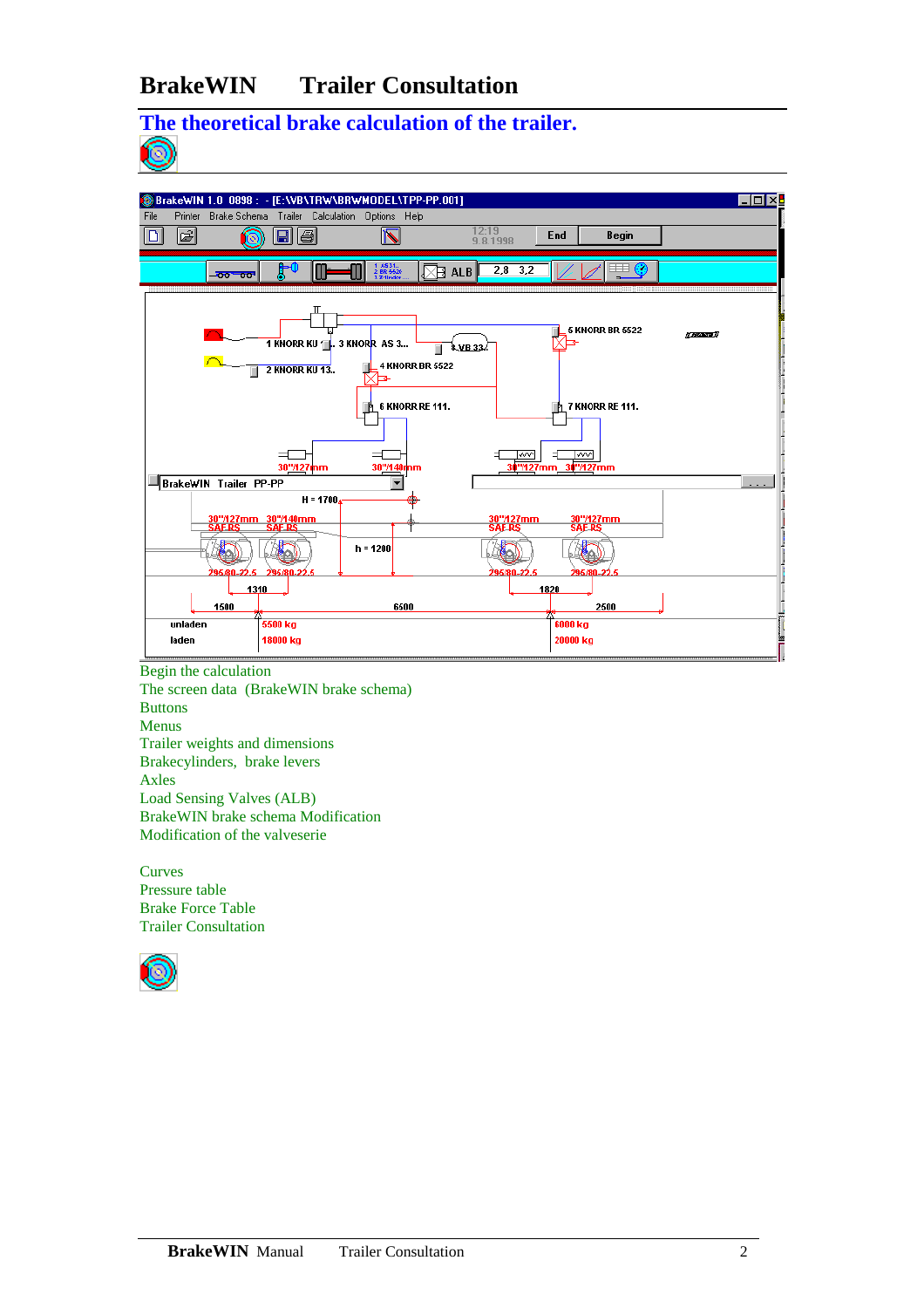# **Begin**

Button 'begin' opens this window

| $\alpha$ control $\alpha$ opens and window                                                                                                                                                                                                                                                                                                                                                                                  |                                               |
|-----------------------------------------------------------------------------------------------------------------------------------------------------------------------------------------------------------------------------------------------------------------------------------------------------------------------------------------------------------------------------------------------------------------------------|-----------------------------------------------|
| Jpen Calculation                                                                                                                                                                                                                                                                                                                                                                                                            |                                               |
| Open Calculation                                                                                                                                                                                                                                                                                                                                                                                                            | $\Box$ Cancel $\Box$<br>œ<br>Open Calculation |
| -BrakeWIN Model Calcution-<br>1-axle semitrailer (air suspension)<br>1-axle semitrailer (mechanical suspension)<br>2-axle semitrailer (air suspension)<br>2-axle semitrailer (mechanical suspension)<br>3-axle semitrailer (Air suspension)<br>3-axle semitrailer (mechanical suspension)                                                                                                                                   | <b>Open Model</b><br><b>Calcution</b>         |
| <b>BrakeWIN Model Calcution CAD-Brake Scema</b><br>S0003P : 2-axle semitrailer (Air suspension)<br>S0003M : 2-axle semitrailer (mechanical suspension)<br>S0001P : 3-axle semitrailer Typ1 (Air suspension)<br>S0006P : 3-axle semitrailer Typ2 (air suspension)<br>S0006M : 3-axle semitrailer Typ2 (mechanical suspension)<br>D0005P : 2-axle trailer (Air suspension)<br>D0005M : 2-axle trailer (mechanical suspension) | Open CAD Model<br>Calcution                   |

The calculation can be chosen by 3 different ways, three different methods:

- 1. Open a previously saved calculation. When You have done some calculations and saved them, You can begin a new case by opening a previously saved calculation first and then modify it, by doing all the required changes to the saved calculation.
- 2. BrakeWIN program's own calculation models. These calculations use the program's own brake schema handlind procedure. Brake schema can be modifyed on the screen.
- 3. BrakeWIN calculation models, that have a CAD brake schema as a basis. The schemas are originally from brake component manufacturer's model schemas .

| <b>Open Calculation</b>                                                                                                                                                                                                                                                                                                                                                       |                                                                                          |
|-------------------------------------------------------------------------------------------------------------------------------------------------------------------------------------------------------------------------------------------------------------------------------------------------------------------------------------------------------------------------------|------------------------------------------------------------------------------------------|
| Open a saved calculation.<br>Open Calculation                                                                                                                                                                                                                                                                                                                                 | $\overline{\phantom{a}}$ Cancel $\overline{\phantom{a}}$<br>œ<br><b>Open Calculation</b> |
| <b>BrakeWIN</b> Model Calcution                                                                                                                                                                                                                                                                                                                                               |                                                                                          |
| 1-axle semitrailer (air suspension)<br>1-axle semitrailer (mechanical suspension)<br>2-axle semitrailer<br>BrakeWIN program's own pre-calculations.<br>2-axle semitrailer<br>Brake schema can be modified on screen.<br>3-axle semitrailer f<br><b>3-axle semitrailer</b>                                                                                                     | <b>Open Model</b><br><b>Calcution</b>                                                    |
| BrakeWIN Model Calcution CAD-Brake Schema<br>S0003P : 2-axle semitrailer (Air suspension)<br>S0003M : 2-axle semitrailer (mechanical suspension)<br>S0001P : 3-axle semitrailer Typ1 [Air suspension]<br>$$0006P : 3$ -axle s<br><b>S0006M</b> : 3-axle sl<br>BrakeWIN program's pre-calculations.<br>CAD-picture as a brake schema.<br>D0005P: 2-axle ti<br>D0005M: 2-axle t | <b>Open CAD Model</b><br>Calcution                                                       |

#### **Open a previously saved calculation.**

By choosing this opens a BrakeWIN file opening window.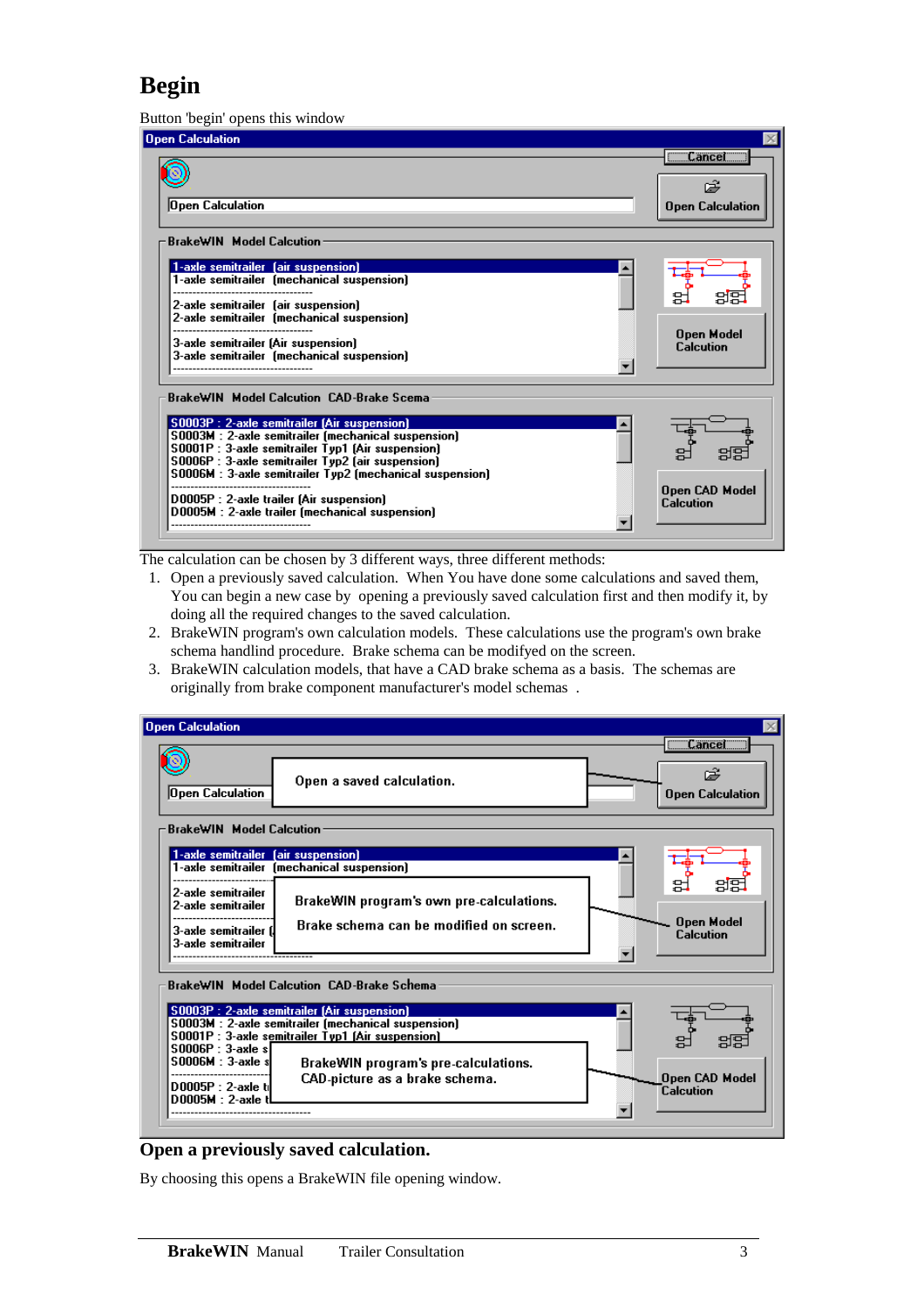

As a default directory for saved files is programdirectory's subdirectory BRWDATA, usually C:\BRAKEW\BRWDATA.

## **Screen Data**



**The brake schema You can edit.** 

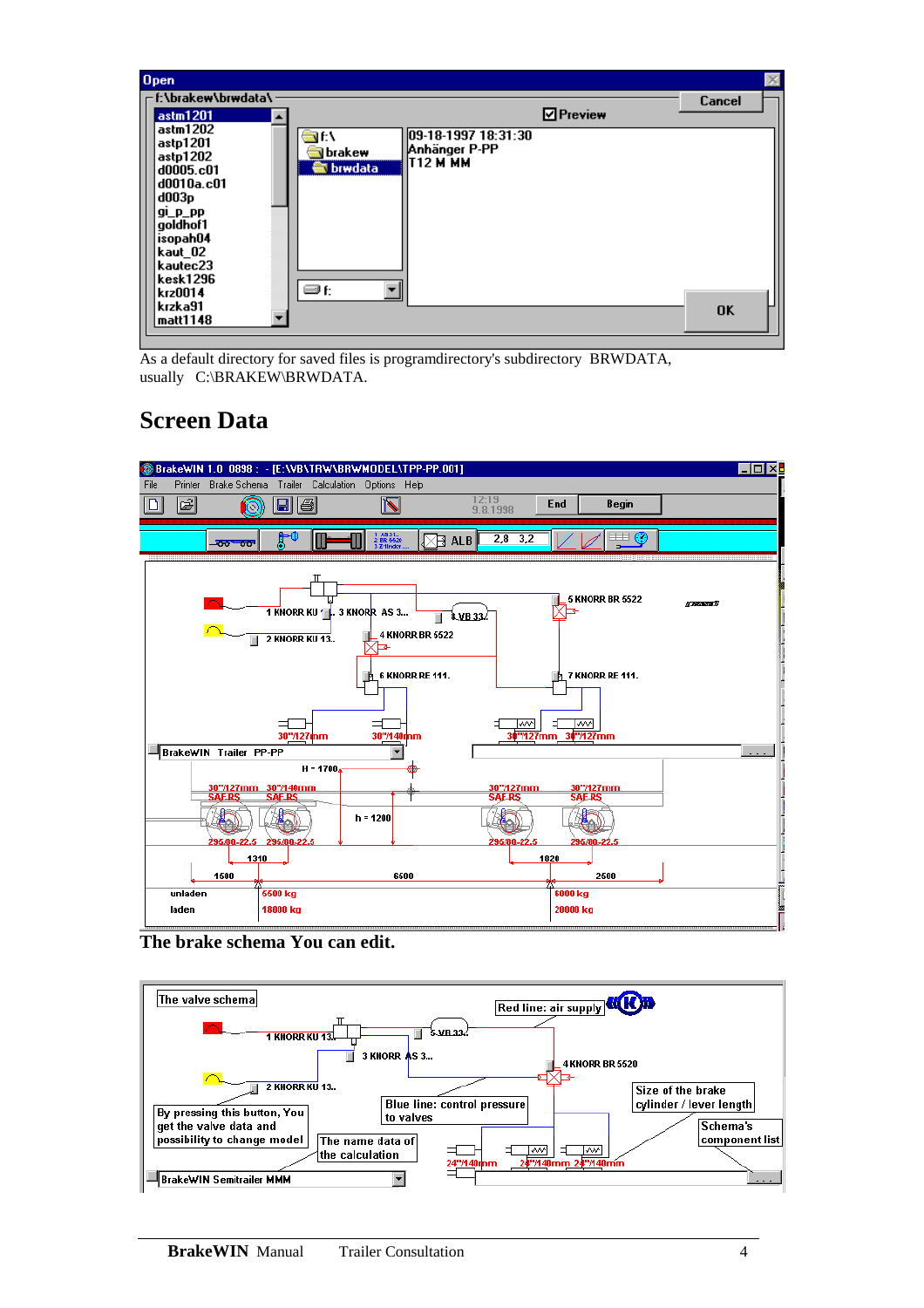#### **Picture of the trailer.**



The picture shows trailer model / type and the dimensions. The picture also shows the suspension structure as a basic drawing without specific details.

The trailer dimensions on the screen (overhang, wheelbase, height of the centre of gravity) and weights can be modified on the screen easily straight from the measure.

Click the measure with the mouse. An editing box will appear on top of the measure.

#### 8000 **OK**

Type here the new measure and press OK.



The weights and measures and the structure of suspension can also be modified by pressing the button trailer dimensions .

If You need to modify many dimensions and/or weights, this method is much easier to use.

## **Screen Data with CAD Schema**

You can not modify the CAD Schema on the screen.

You can modify the valve list and valve order for the calculation, but the Schema does not change. Trailer Data editing as above.

### **Buttons**

New: Begin a new calculation by opening a new calculation model or file.

Open a calculation Save

Print

Re-draw and Re-calculation

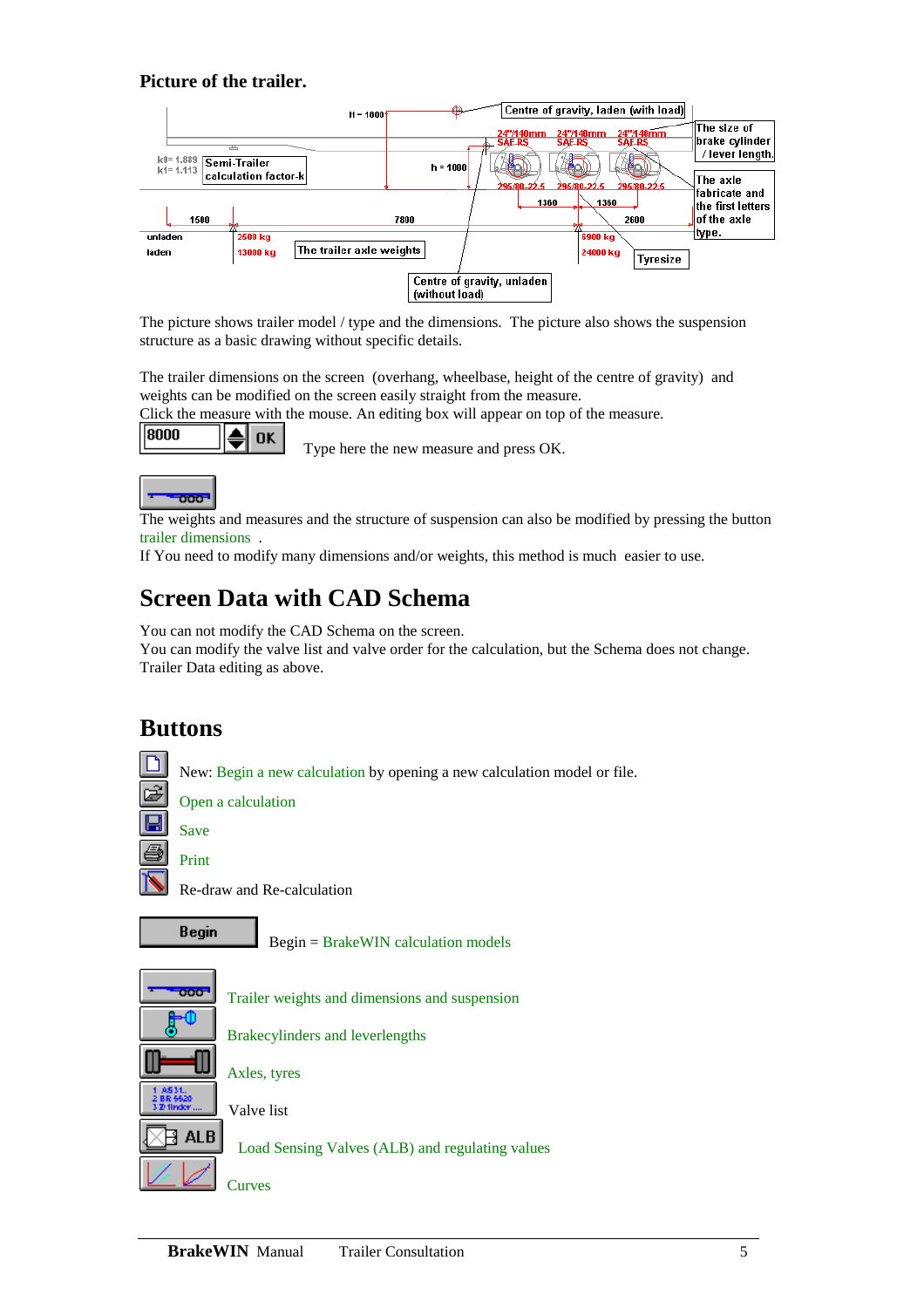

#### **Menus**

#### **Menu File**

|      | BrakeWIN 1.0 0898 : - [F:\BRAKE |          |  |
|------|---------------------------------|----------|--|
| File |                                 |          |  |
|      | BrakeWIN Model Calcution        |          |  |
| New  |                                 |          |  |
|      | Open                            | Ctrl+F12 |  |
|      | Save As                         | F12      |  |
|      | Save As Model Calculation       |          |  |
|      | Picture onto Clipboard          |          |  |
|      | CAD Picture onto Clipboard      |          |  |
|      | Show Clipboard                  |          |  |
| End  |                                 | Ctrl+X   |  |

New, BrakeWIN Calculation model: = 'Choose the model' window Open  $=$  open a previously saved file

Save = save the calculation as a file. Same function as the button:  $\Box$ Save as a calculation model

This choice is not recommended, because the next update can change calculation models.

Picture on the Clipboard : Takes the brake schema and the picture of the trailer on Windows Clipboard.

CAD-picture on the Clipboard : Takes only the CAD-brake schema on the Windows Clipboard. Clipboard is a temporary store for Windows, from where the picture can be taken into other Windows programs: Using Menu Edit - Paste commands. The picture will then be taken as a Bitmap.

Show clipboard

End

Exit the program

===============================================================

Most easy way, is to make own examples and save it using names for example:

Trailer 1+1 axle air suspension

Semitrailer 2 axle air suspension

and so on,

Then you can later open this examples and begin with these.

===============================================================

Other way is following:

 Make own modification ..Save as model using Menu

File:

- Save As Model Calculation
	- Save as BrakeWIN Model

Then you save into directory BRWMODEL; Name logic must be following: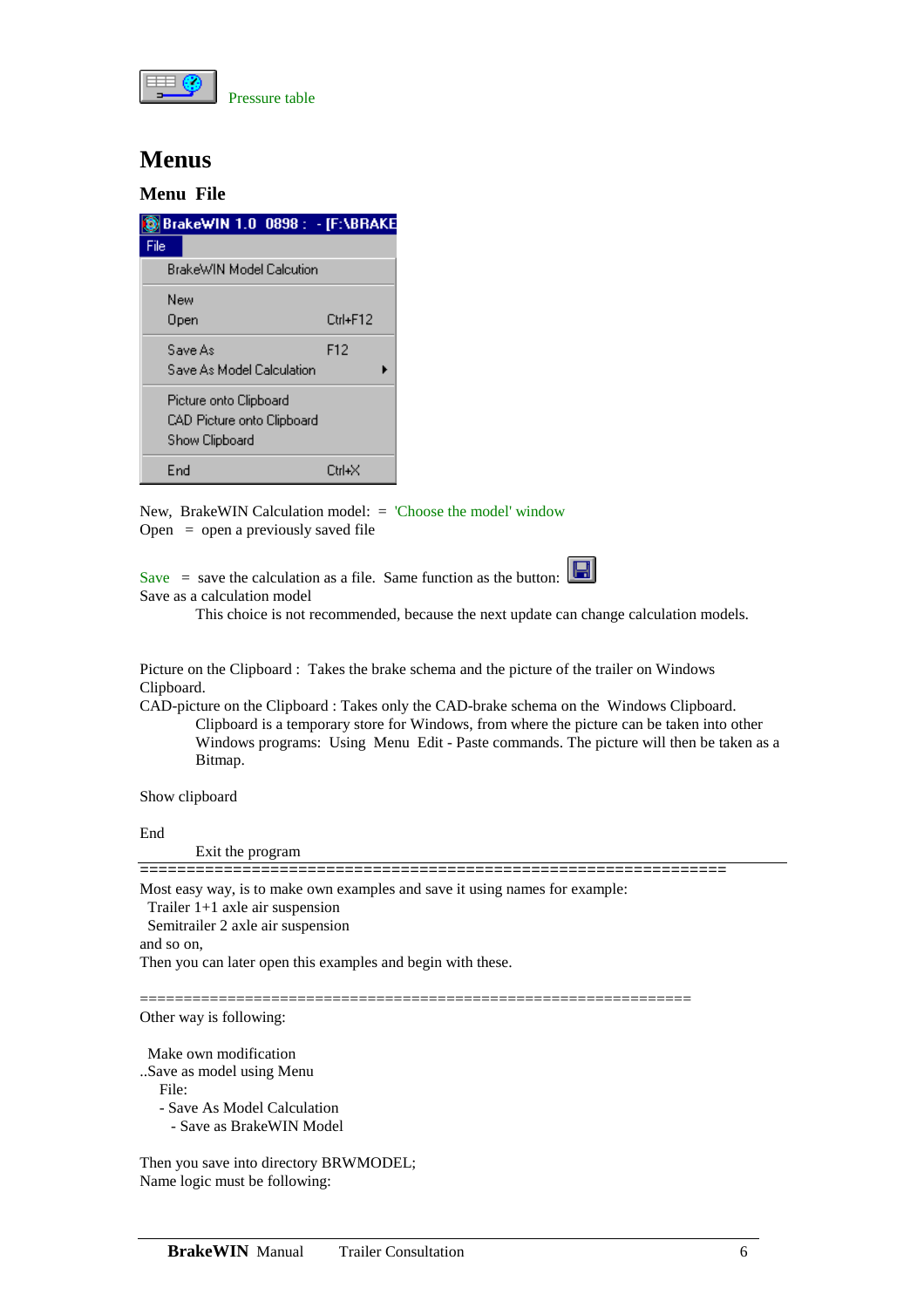```
T = TrailerS = Semitrailer
  C = Centre Axle Trailer 
 M = \text{Mechanical Suspension}P = Air Suspension (Pneumatical)
  File name extension must be .001 
Examples: 
 TM-MM.001 = model for Trailer;
      1 front axle with mechanical suspension and 
      2 rear axles with mechanical suspension
```
 $S-PPP.001 = model for Semitrailer;$ 3 rear axles with air suspension

IMPORTANT NOTICE ! If you use this method !!!! Save Copies of your own model files also into some other directory. When we send an update, and you install it, then the setup program Overwrites your model files in BRWMODEL directory. If you do not have copies somewhere, you will lose these totally.

===============================================================

**Menu Printer** 



Print : Prints the Calculation Choose the printer : Opens the Windows Print Manager. ------------------------------------------------------------------------------------------------------------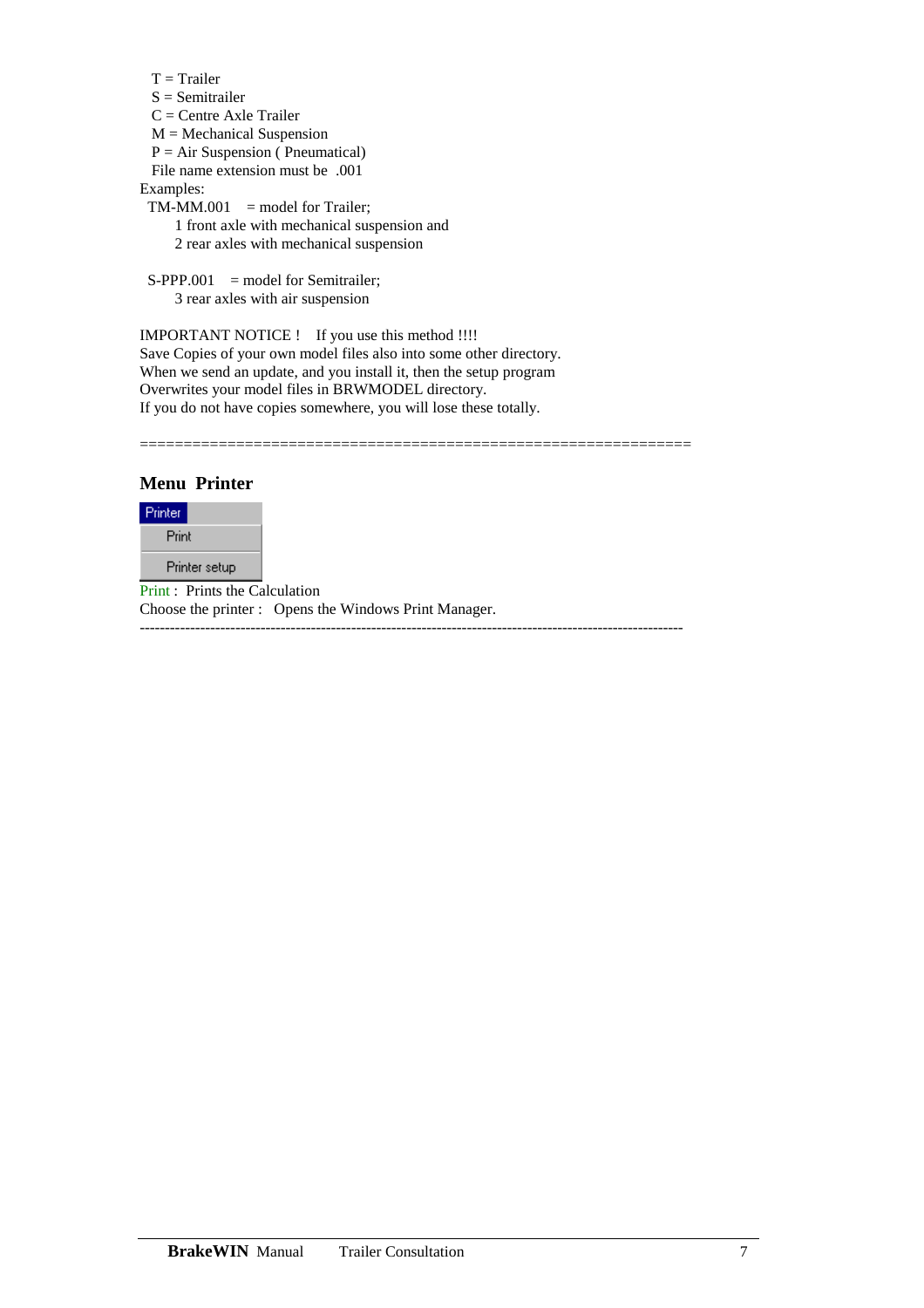#### **Menu Brake schema, when used the calculation with CAD-brake schema**

| <b>Brake Schema</b>                             |                                                             |  |
|-------------------------------------------------|-------------------------------------------------------------|--|
| Valve Catalog                                   |                                                             |  |
| Open Brake Schema                               |                                                             |  |
| Edit Valve Serie                                |                                                             |  |
| Valve list: Shows the component list (catalog). |                                                             |  |
|                                                 | Open brake schema : You can choose some other brake schema. |  |
|                                                 |                                                             |  |

Edit the Valveserie : Choose the valves, modify the mutual order of the valveserie.

#### -------------------------------------------------------------------------------------------------------------

#### **Menu Brake schema, when not used calculation with CAD brake schema**

| Brake Schema                          |    |
|---------------------------------------|----|
| Redraw                                | FЯ |
| Valve Catalog                         |    |
| Edit Brake Schema<br>Edit Valve Order |    |
| Edit Valve Serie                      |    |

Redraw : Draws the pictures again, does the calculations again. With this You can make sure that all the changes have been taken into consideration.

Valve list: Shows the component list (catalog).

Modification of the brake schema : Modification of the location of the valves and pipelines of the BrakeWIN schema.

Modification of the order of valves : Modify the order of valveserie valves on the screen. From where the pressure goes to which valve.

Modification of the valveserie : Choose the valves, modify the order of the valves in valveserie.

-------------------------------------------------------------------------------------------------------------

#### **Menu Trailer**



Redraw : Draws the pictures again, does the calculations again. With this You can make sure that all the changes have been taken into consideration.

| ٠<br>o<br>т |  |
|-------------|--|
|             |  |
|             |  |

Trailer weights and dimensions and the structure of suspension

Axles, tyres

Brakecylinders and lever lengths

Brakeforce table for an axle : Shows separately the technical data of the chosen axle. -------------------------------------------------------------------------------------------------------------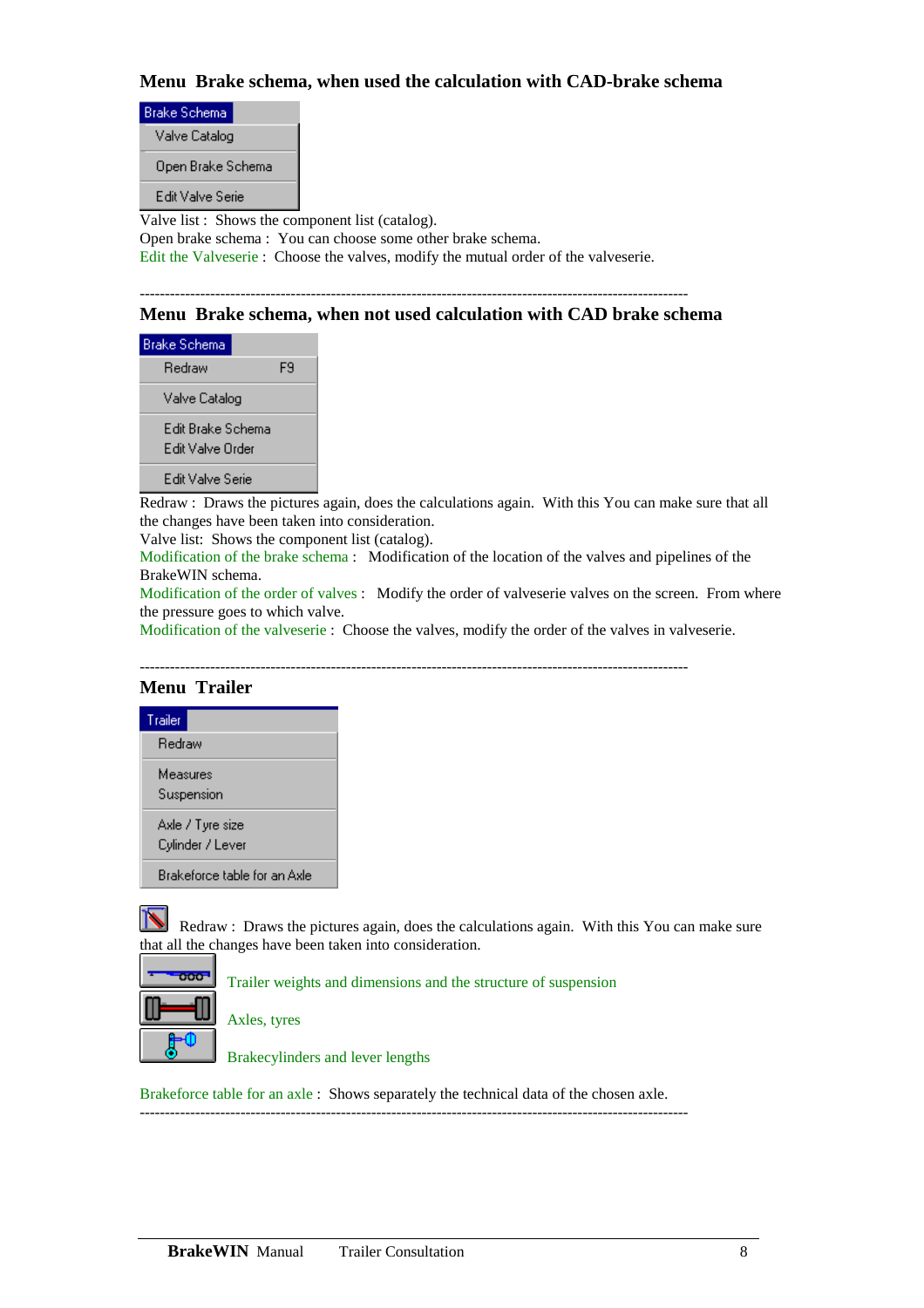#### **Menu Calculation**

| Calculation                                                                                                                  |
|------------------------------------------------------------------------------------------------------------------------------|
| Task name                                                                                                                    |
| Calculation                                                                                                                  |
| Table: Braking Force / Axle Weight / Friction<br>Pressure table<br>Parking Brake<br>ANHANG VII Calculation<br>ALB-Type Plate |

Task name : The name for the calculation task Calculation Table: Braking force / Axle weight / Friction Pressure table : Shows the table of pressures-out from different valves. Parking brake : Shows the results of the parkingbrake calculation. ANHANG VII calculation: Shows the results of ANHANG VII calculation. ALB-type plate: Shows the ALB-type plate.

#### ------------------------------------------------------------------------------------------------------------- **Menu Options**



Coordinates : Coordinate window on / off ( off: can not be seen). Shows the location of the mouse on screen in X- and Y- coordinates.

Language : Choose the language on use.

Time, date : Change the time and date in Windows. This will affect also on the clock of the operating system and on all the other programs.

-------------------------------------------------------------------------------------------------------------

#### **Menu Help**



BrakeWIN Help : This help-text .

BrakeWIN Info : Information on the program, on Trailer Consultation and on hardware setups.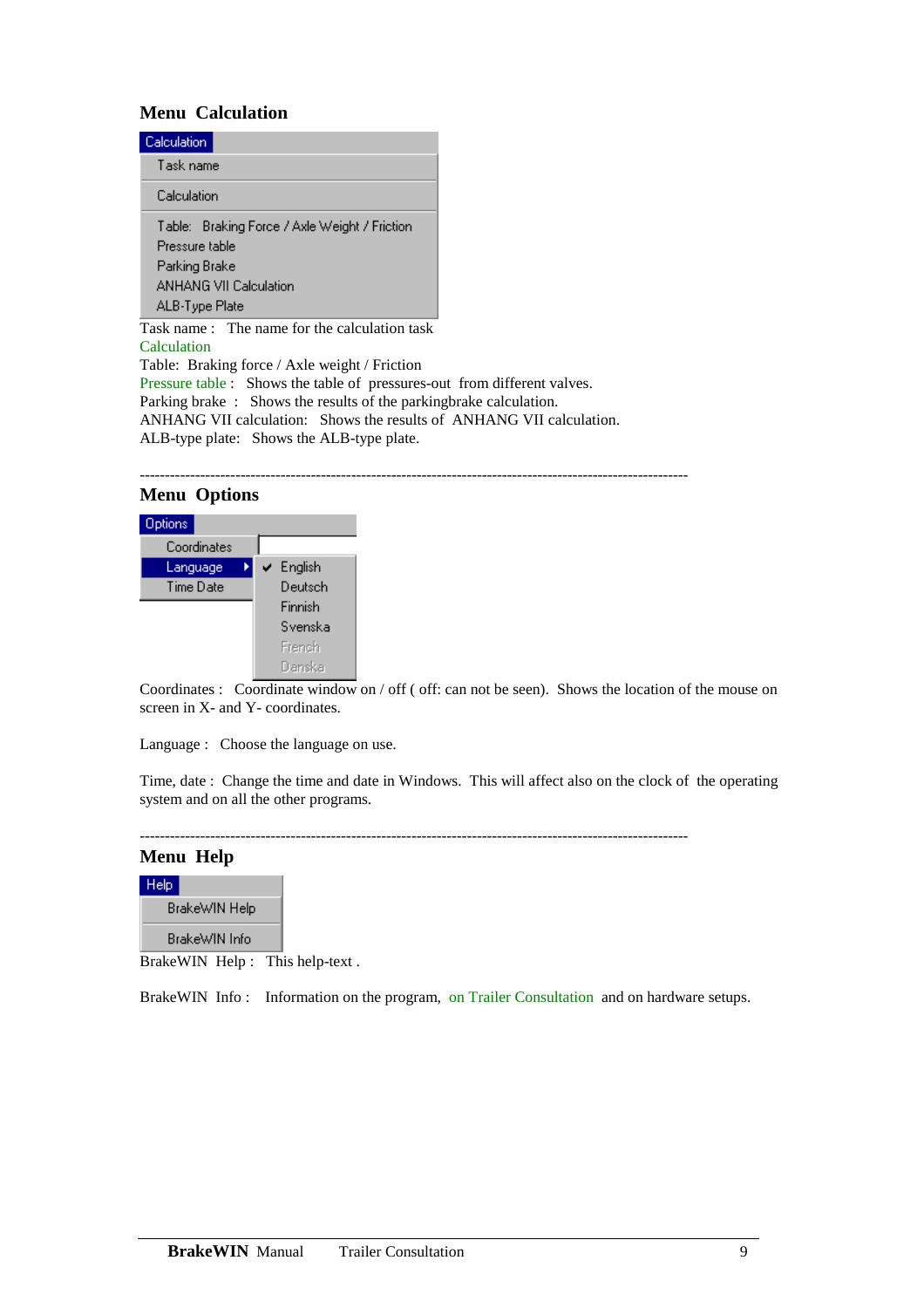# **Trailer Weights and Dimensions**

| <b>TRAILER</b>                                       |                   |       |       |            |    |
|------------------------------------------------------|-------------------|-------|-------|------------|----|
| <b>Measures, Weights</b>                             | <b>Suspension</b> |       |       | Cancel     |    |
|                                                      |                   |       |       |            |    |
| trailer wheelbase [to centre of bogie]               |                   | 6500  |       |            | ê  |
| trailer front overhang                               |                   | 1500  |       | $-00 - 00$ | ঢ় |
| rear overhang [to centre of bogie]                   |                   | 2500  |       |            | ঢ় |
| trailer length [without shaft]                       |                   |       | 10500 |            |    |
| front bogie wheelbase                                |                   |       | 1310  |            | ⊽  |
| rear bogie wheelbase                                 |                   |       | 1820  |            | ঢ় |
|                                                      |                   |       |       |            |    |
| front axle weight loaded                             |                   | 18000 |       |            |    |
| rear axle weight loaded                              |                   | 20000 |       | 38000      |    |
|                                                      |                   |       |       |            |    |
| front axle weight unloaded                           |                   | 5500  |       |            |    |
| rear axle weight unloaded                            |                   | 6000  |       | 11500      |    |
| centre of gravitys place (loaded) height from ground |                   | 1700  |       |            |    |

Modification of the trailer dimensions. Overhang dimensions do not actually count on calculations, they only affect on the outlook of the picture.

Some dimensions can be switched off at the checkboxes (on the right corner) so that they will not come on printouts.

| <b>RAILER</b>                                       |                                                                                                                                                                                                                    |        |
|-----------------------------------------------------|--------------------------------------------------------------------------------------------------------------------------------------------------------------------------------------------------------------------|--------|
| <b>Measures, Weights</b>                            | <b>Suspension</b>                                                                                                                                                                                                  | Cancel |
| front axles:                                        | rear axles:                                                                                                                                                                                                        |        |
|                                                     |                                                                                                                                                                                                                    |        |
| air spring 2-axle bogie<br>leaf spring 2-axle bogie | air spring 2-axle bogie<br>leaf spring 2-axle bogie<br>air spring 2-axle bogie (asymmetrical)<br>leaf spring 2-axle bogie (asymmetrical)<br>2-axle bogie [mech. - air spring]<br>2-axle bogie (air -, leaf spring) |        |

Choose the suspension structure for front- and rearaxles.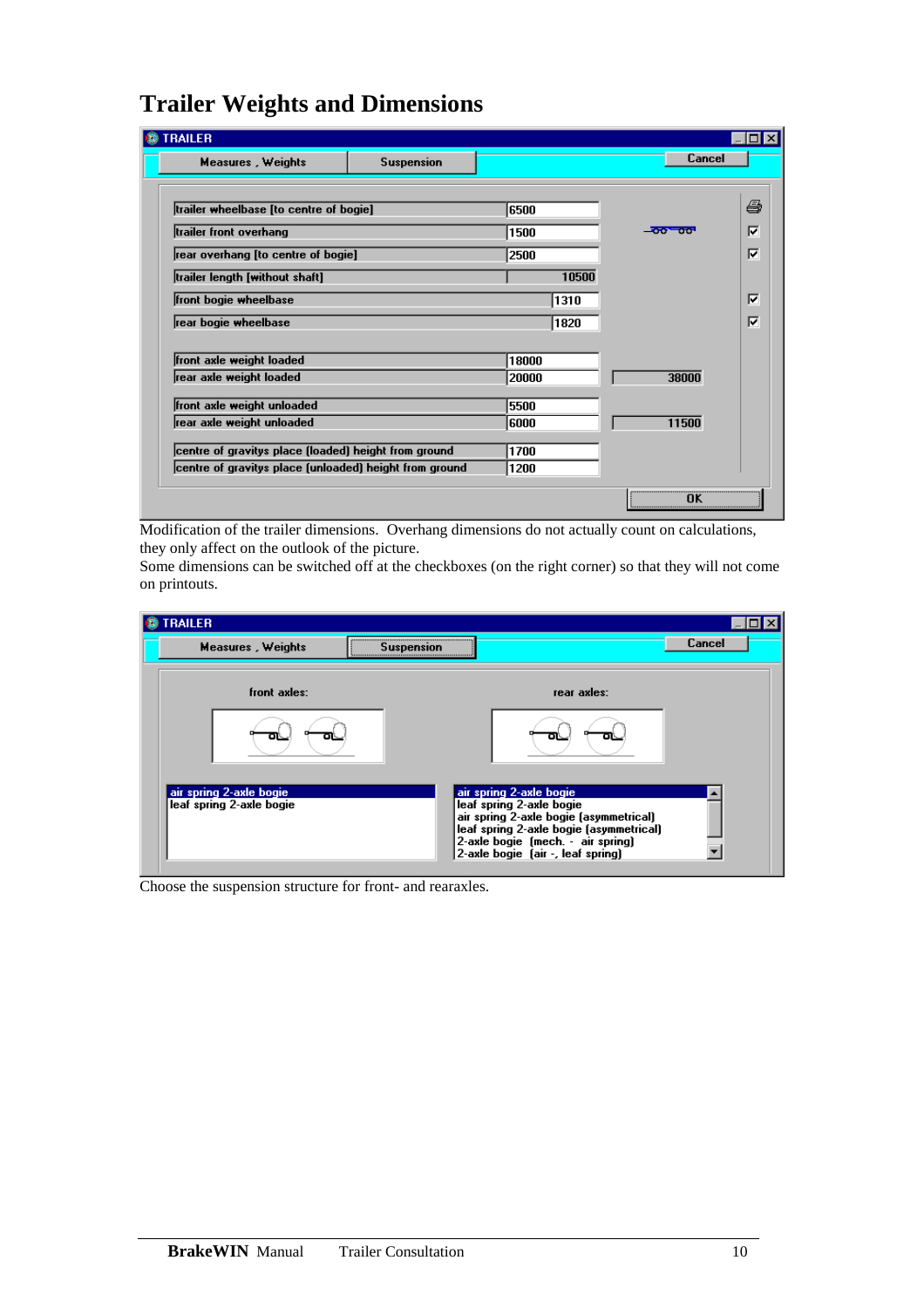## **Brake Cylinder, Brake Lever**



Choose the brake cylinder and the lever length for each axle.

Choose first the fabricate of the cylinder and then the type of the cylinder. At the same time You choose if the axle has got a parking brake or not.

The lever length options are different according to the chosen axle model. You should always check the lever length when You change the axle model.

Below the listboxes is the approximate default value for the brake force and the corresponding pressure , calculated by the program. The force corresponding the chosen measures will be seen below the cylinder / lever-symbol, for example 30 / 127 => 44180 N stands for: 30 square inch cylinder and 127 mm lever length.



Symbols show the chosen structure:

Brake cylinder, Spring Brake combi cylinder, Brake cylinder + crank as a parking brake.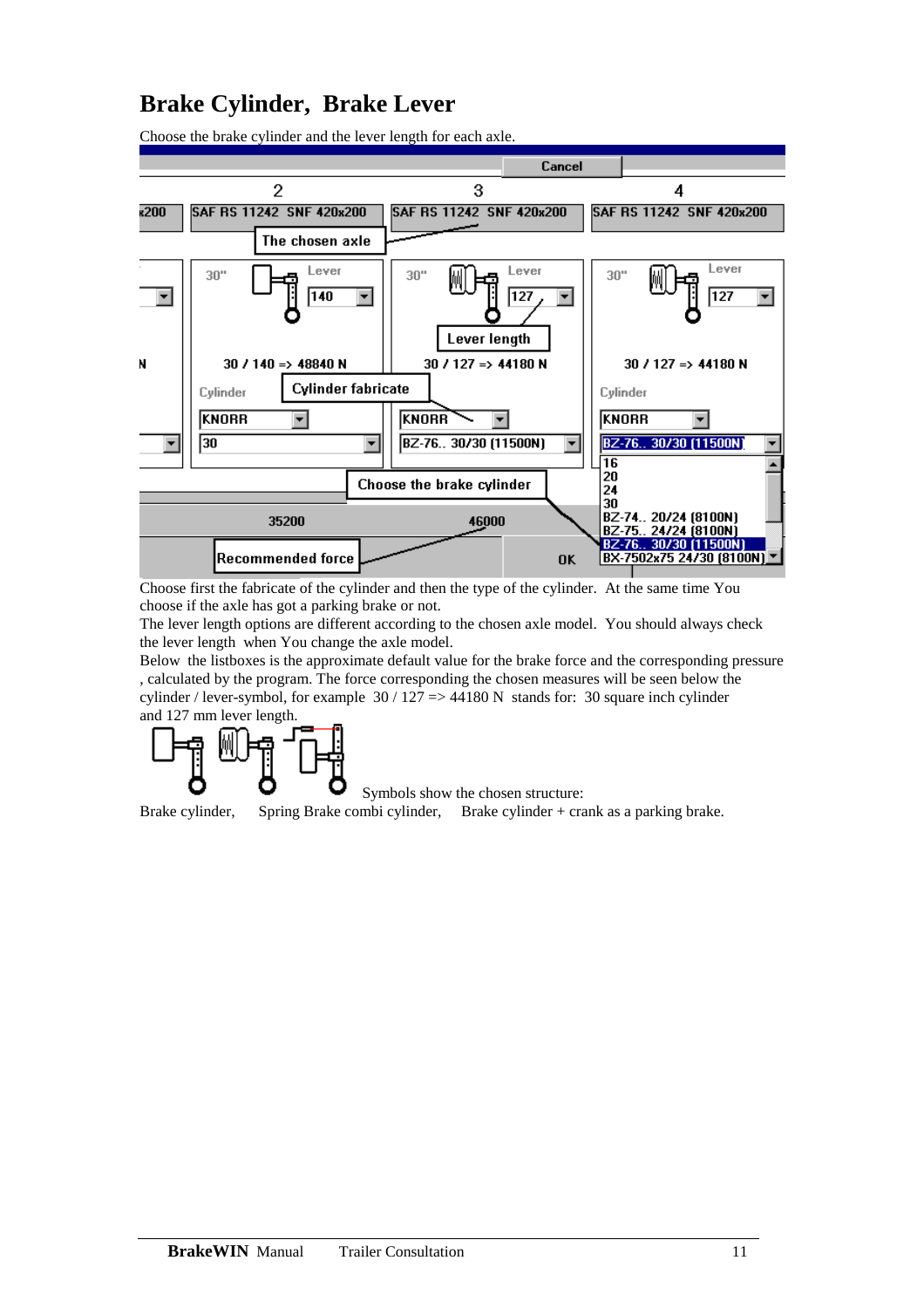### **Axles**



Choose the axle fabricate / model and the tyre size.<br>  $\bullet$  Axles

Choose first the fabricate of the axle. The model table gives You the models to choose from. Please notice that the tyre-size-table does not change along with the axle models. The program does not automatically check if the tyre size matches the chosen axle or not.

If all the axles of the trailer are same kind, You can first choose the data on axle number 1. The data for the rest of the axles will be the same if You press the button ' 1,2,3,… '. For example: only the axle number 2 will have the same data as axle number 1: by pressing the button '2'.

The options in choosing the lever length are different according to the chosen axle model. You should always check the lever length when the axle model is changed.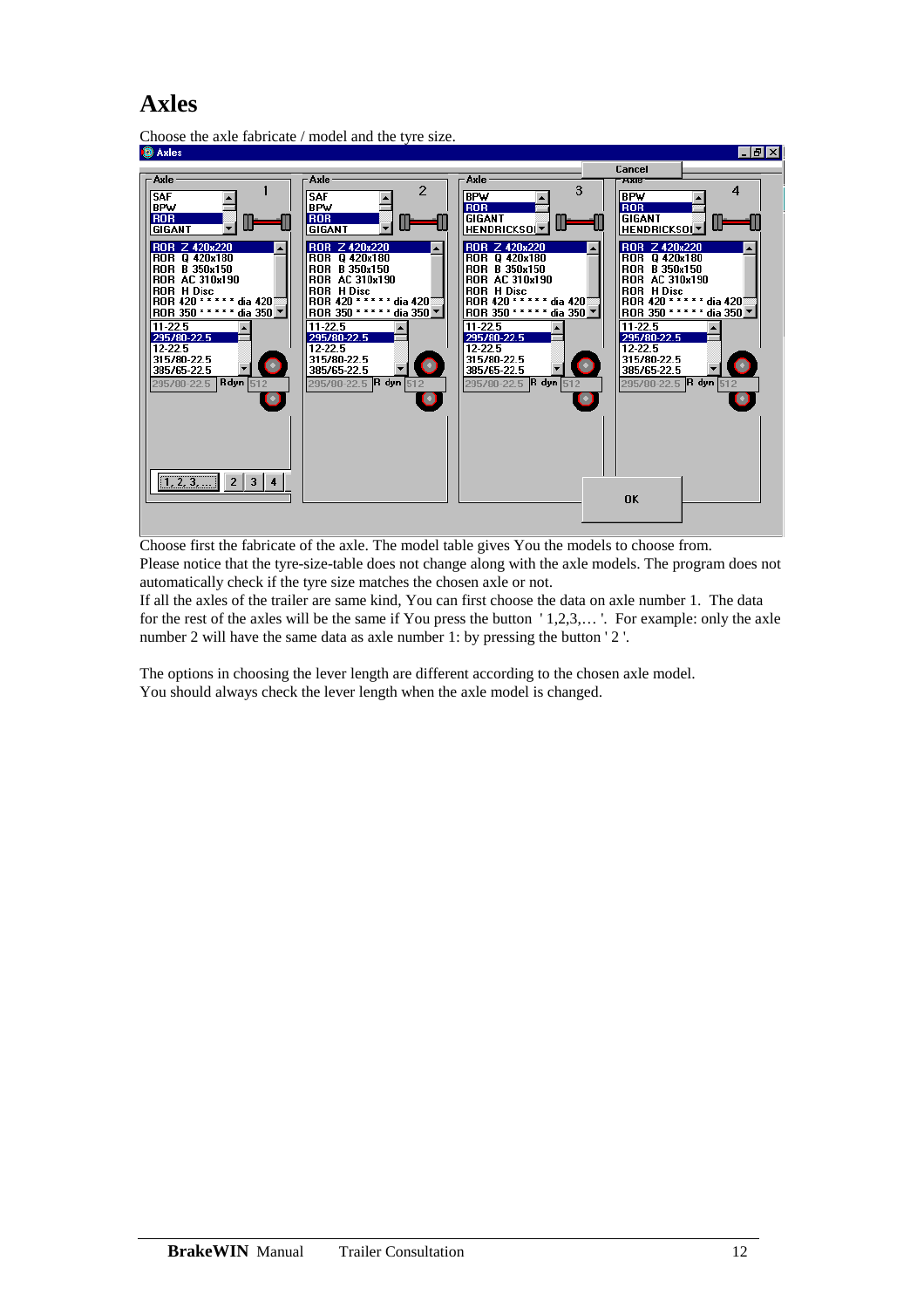# **Load Sensing Valves (ALB)**



Choosing the model and the regulating value of the Load Sensing Valve (ALB).



You can choose the regulating ratio of the valve  $(i)$  from editing box  $(i = ...)$ , below the curve. Changing the regulating ratio changes the characteristic of the valve also. Please notice that the regulating

ratio i is not the pressure-out.

The pressure-out for chosen regulating ratio can be seen above the characteristic of the valve.

For example in the picture  $6 \rightarrow 2.3$  means that: when pressure-in for valve is 6 bar the pressure-out is 2.3 bar, when the regulating ratio is  $i=2.8$  as chosen in here.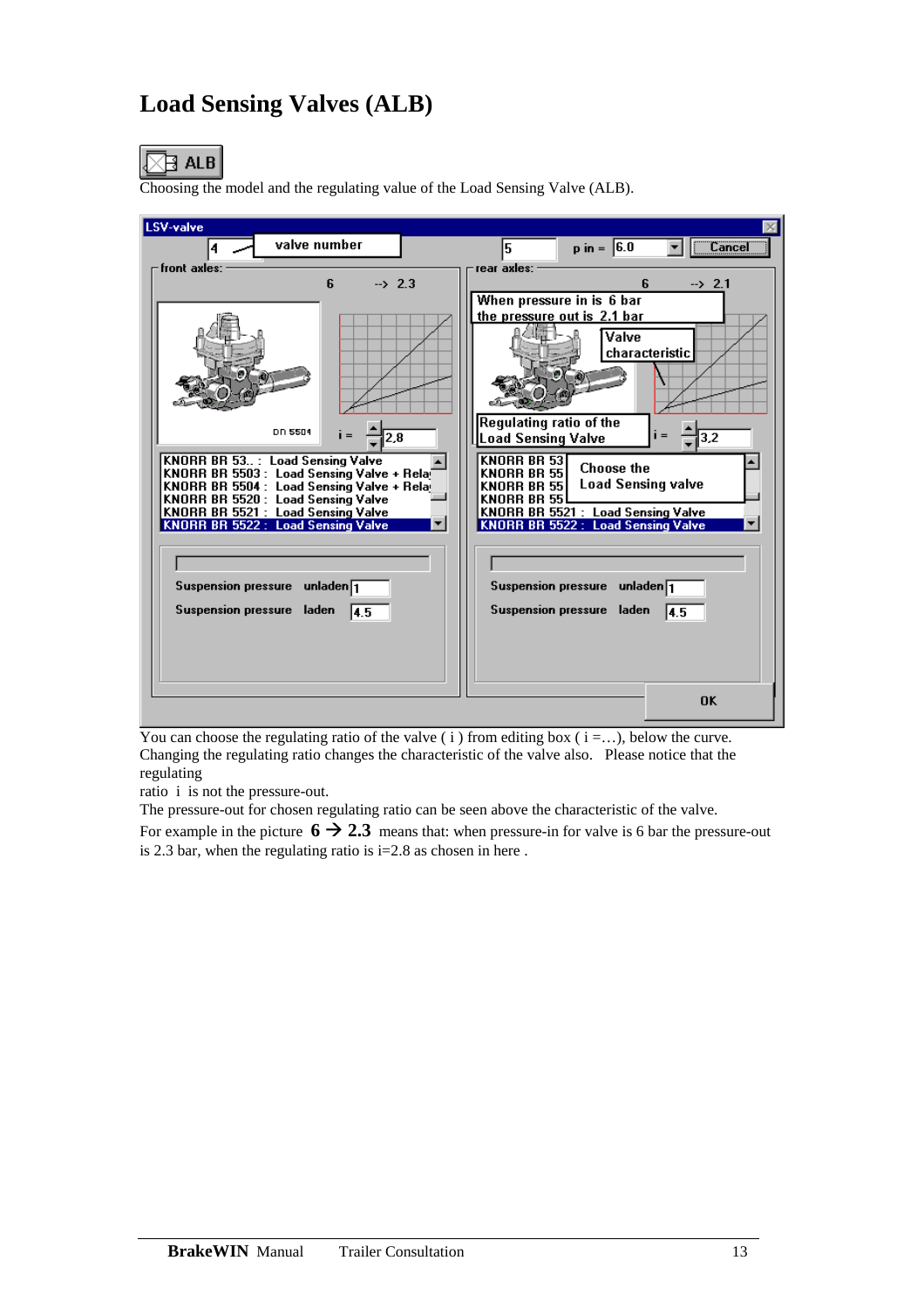# **BrakeWIN Modification of the Brake Schema**

Pipelines: The control pressure has been marked with blue lines in the schema, supply pressure has been marked with red lines.

Menu : **Brake schema - Modification of the brake schema** gives a possibility to modify the location of the valves and to modify the pipelines in schema.

The green rectangles with numbers ; grips show the numbers of the valves or other components. By dragging the grip with mouse, You can move the component from one place to another.

The orange grips control the course of line. Each pressure line goes from one component to another and on the line

there are 2 grips. By pulling with these grips You can control the course of the line.



Menu : **Brake schema- Modification of the valve order** Gives a possibility to modify the pipeline between the valves.

Grip, with mark **2->** means that pressure to this port connection comes from component number **2**. If You want to modify the pressure to come from some other component, drag this grip ( **2 ->** ) with mouse on top of that component's green, numbered grip from which You want the pressure to come from.

When everything is ready, press Edit - OK button.

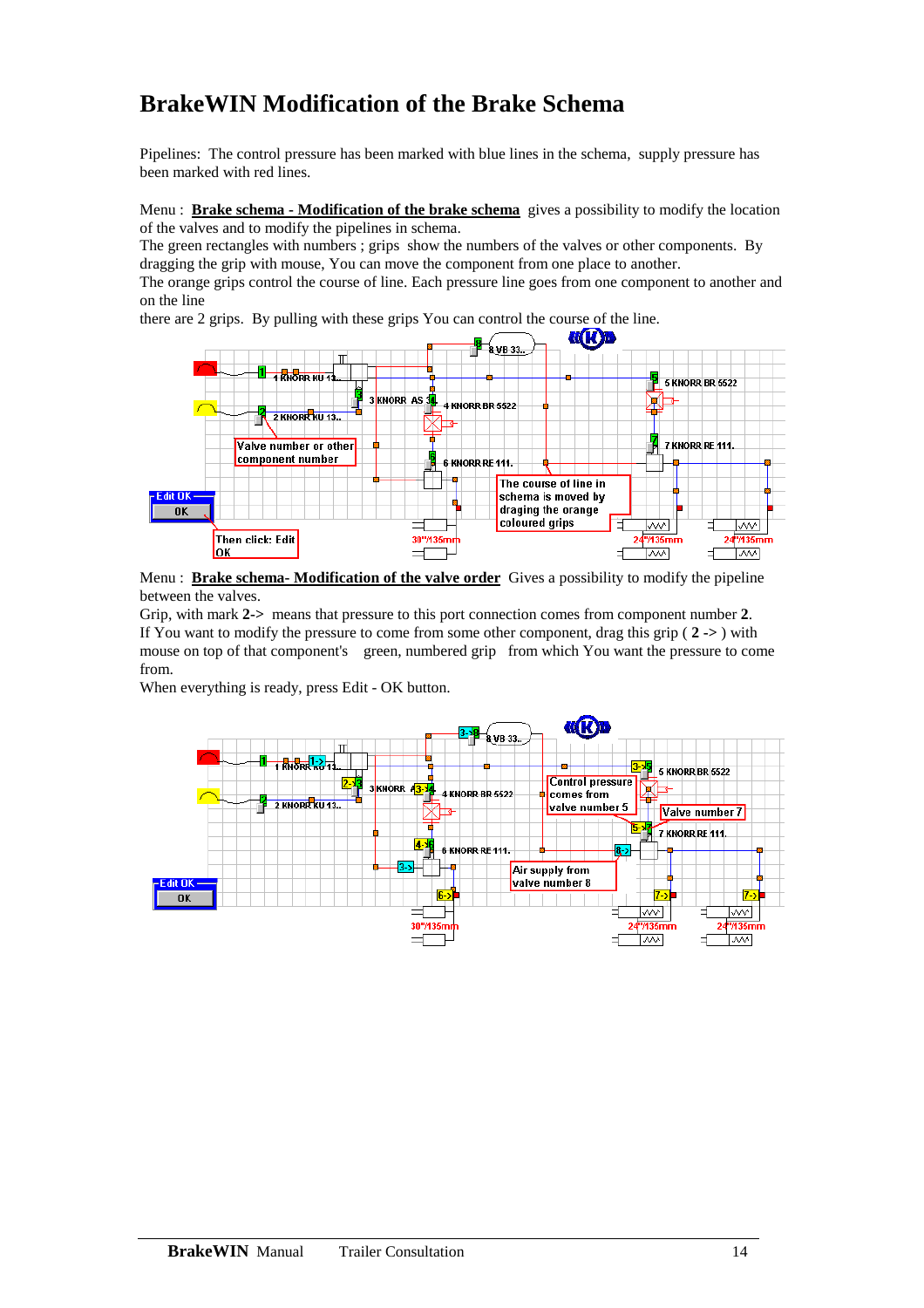# **Modification of the Valve Serie**

| <b>C</b> Edit Valve Serie                                                                                                                                                                                                                                                                                                               | ⊡l×                                              |
|-----------------------------------------------------------------------------------------------------------------------------------------------------------------------------------------------------------------------------------------------------------------------------------------------------------------------------------------|--------------------------------------------------|
| [1: KNORR KU 13.: Hose Coupling, Supply line (Red)<br>2: KNORR KU 13: Hose Coupling, Control line (Yellow)<br>3 : KNORR AS 3 : Relay Emergency Valve<br>4 : KNORR BR 5522 : Load Sensing Valve<br>5: KNORR BR 5522: Load Sensing Valve<br>6 : KNORR RE 111. : Relay Valve<br>7: KNORR RE 111. : Relay Valve<br>8: VB 33.: Air Reservoir | Cancel                                           |
| KNORR KU 13<br><b>OK</b><br>p in from<br>air from                                                                                                                                                                                                                                                                                       | Valve<br>Remove Valve<br>Add Valve<br>Valve Type |
| Edit Valve Order<br>2346000000<br>Axle 1<br>Axle 2<br>2346000000<br>2357000000<br>Axle 3<br>Axle 4<br>2357000000<br>Cancel<br>0K                                                                                                                                                                                                        | <b>OK</b>                                        |

In the window Modification of the valveserie You can add valves, remove valves, change their type and change their mutual order. The functions are targeted on the valve which is chosen from the valvelist. On the right You see the buttons

Valve : Shows the data on chosen valve, the picture , the characteristics and settings (if needed) Possibility to change the valve fabricate or valve model.

Remove valve: Remove the valve: Remove the valve that is chosen on the valvelist.

After the removing this component number will be empty.

Add valve : Add a new valve on the list. New valve is added on end of the list with a new number. If there are empty places in the list, You should do the adding by choosing a number of an empty place on the list and then choose a suitable type with button "valve type". Valve Type : Choose a suitable type. Should use for example if a valve that is already on the list should be replaced with a different type of component. The 'choose valve type' window can be seen below.

**Please notice that modifications made with these functions do not change the CAD-drawing !**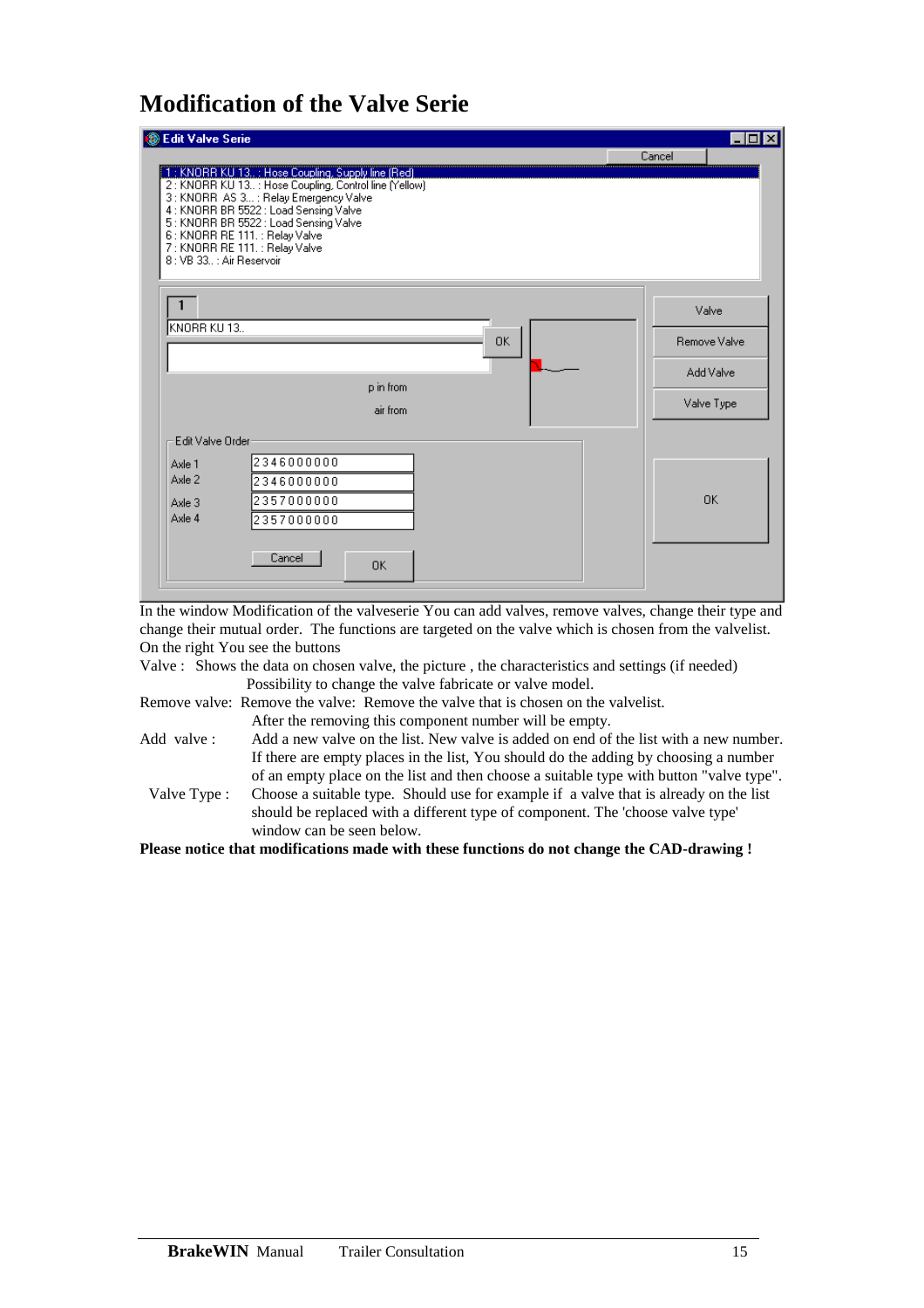

Valves are in 4 groups:

- 1. Relay Emergency valve
- 2. Load Sensing Valve
- 3. Relay valve, ABS- valve, Adapter valve (linear), Adapter valve (non-linear), etc.
- 4. Other components: Air reservoir, Line filter, Test coupling, etc. components that do not actually function as valves.

When You have edited the valve series, as the last step You have to control the valve working order for every axle.

You can do this from the textboxes, below the valve list.

For every axle there is its own number series.

For example the text: **Axle 1 : 4 10 12**

This means that when calculating the cylinder pressure for axle number 1, the program takes the control line pressure go first to valve number 4, then the output pressure from valve 4 goes to the valve number 10 and that the output pressure from valve 10 goes to the valve number 12. From last valve, the number series (valve 12) the pressure goes to the brake cylinder.

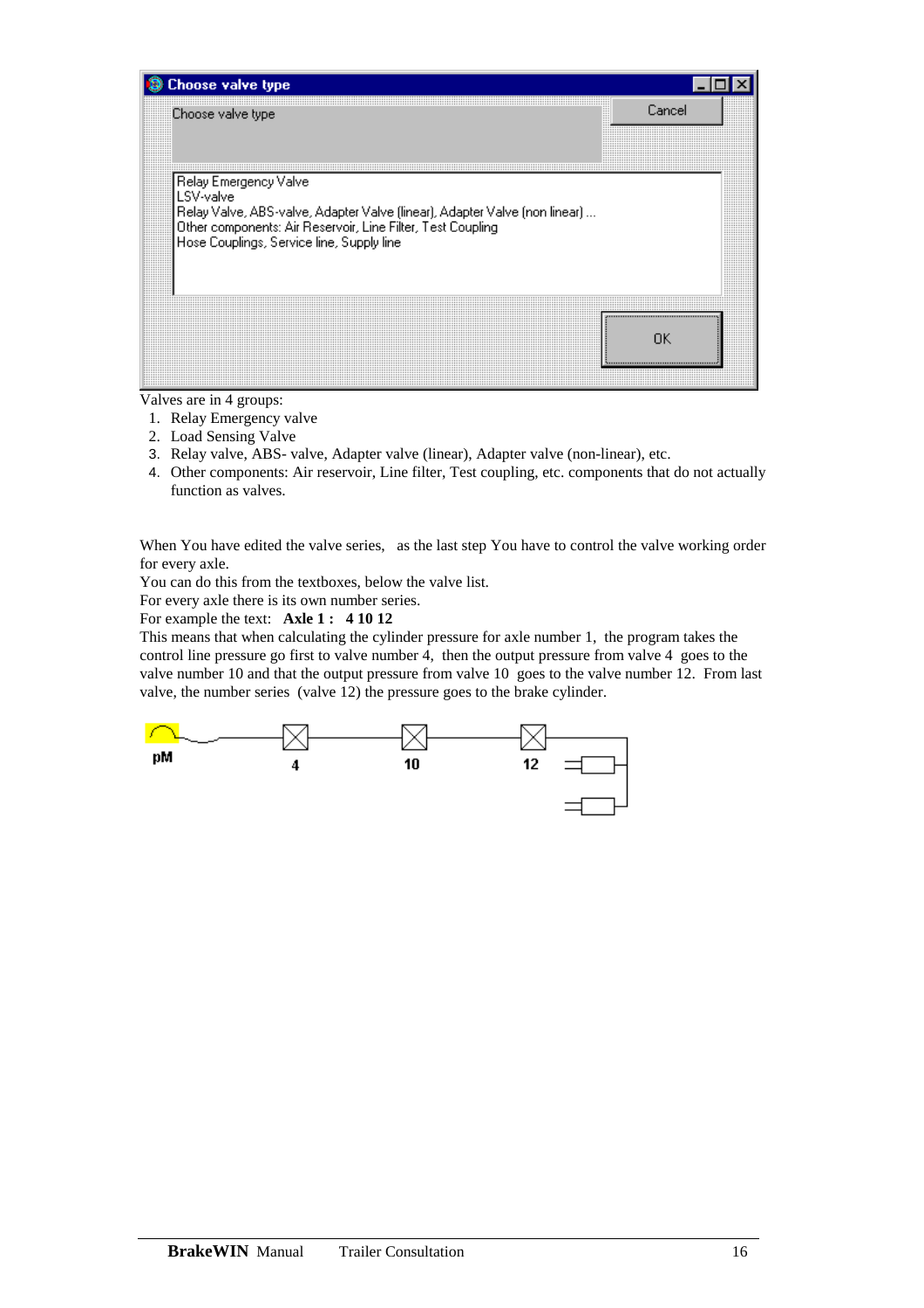### **Curves**



On the screen You can see results of the calculation as curves. On the top unladen (without load) and below laden (with load).

The numbers and colors express different axles.

The checkbox 'V 1-2-3-…' gives a possibility to choose if the friction curves are calculated so that each axle is as its own graph (curve), ( V-mark on the checkbox ), or so that the front axle is is as one graph (curve) and the rear axle is as another graph (curve), ( no mark on the checkbox ).

Text  $p(z = 6\%) = 1.47$  means that the braking ratio: 6 % corresponds to control line pressure 1.47 bar.

On the same list You can see also results of the calculations : parking brake's brakeforce and the result of needed friction.

From the icons in the window 'Curves' You can go to other functions as follows:

| <b>D</b> Curves                                          |                 |                        |           |             |                             |    |
|----------------------------------------------------------|-----------------|------------------------|-----------|-------------|-----------------------------|----|
| ê,<br><b>200 00 00</b>                                   |                 | ∛ ALB⊺                 | $2,8$ 3.2 | Anhang VII  |                             | 0k |
| Trailer weights & Cylinders Load Sensing Valves<br>Print |                 |                        |           |             | J Anhang VII Pressure table |    |
| ldimensions                                              | <b>IILevers</b> | ¶and Regulating ratios |           | calculation |                             |    |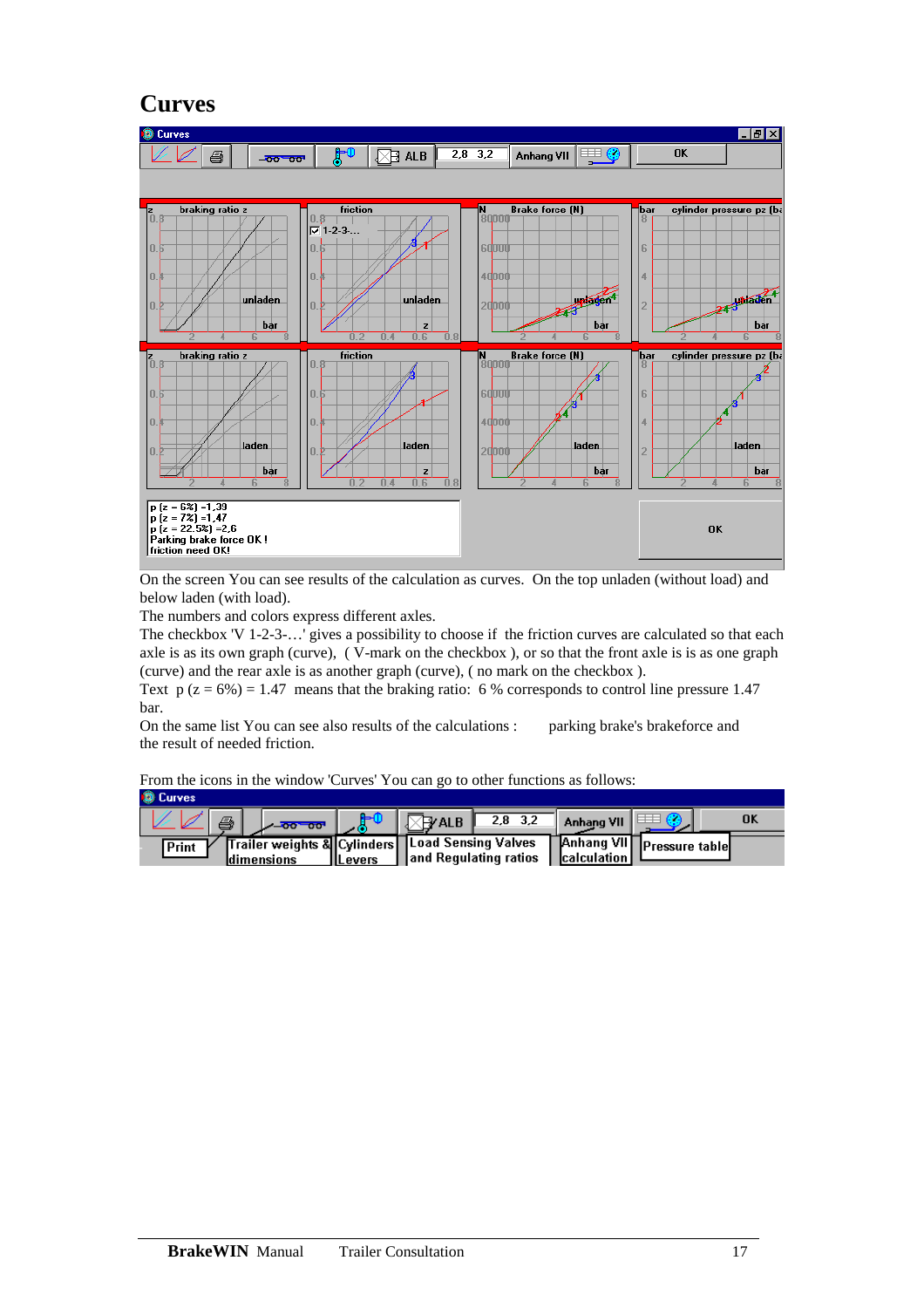### **Pressure Table**

| <sup>3</sup> Pressure table |      |                |              |      |                         |      |      |                         |      |      | $\Box$ o $\boxtimes$ |
|-----------------------------|------|----------------|--------------|------|-------------------------|------|------|-------------------------|------|------|----------------------|
|                             |      |                | <b>Print</b> |      |                         |      |      | Cancel                  |      |      |                      |
|                             |      |                |              |      |                         |      |      |                         |      |      |                      |
|                             | Axle | IA 1           | IA 1         | A 1  | A 2                     | IA 2 | lA 2 | A <sub>3</sub>          | lАЗ  | lАЗ  |                      |
| pM bar Valve                |      | $\overline{4}$ | 10           | 18   | $\overline{\mathbf{4}}$ | 11   | 18   | $\overline{\mathbf{4}}$ | 11   | 18   |                      |
| 0.0                         |      | 0.00           | 0.00         | 0.00 | 0.00                    | 0.00 | 0.00 | 0.00                    | 0.00 | 0.00 |                      |
| 0.5                         |      | 0.21           | 0.00         | 0.00 | 0.21                    | 0.00 | 0.00 | 0.21                    | 0.00 | 0.00 |                      |
| $\overline{1.0}$            |      | 0.73           | 0.41         | 0.28 | 0.73                    | 0.42 | 0.28 | 0.73                    | 0.42 | 0.28 |                      |
| $\overline{1.5}$            |      | 1.25           | 0.59         | 0.47 | 1.25                    | 0.60 | 0.47 | 1.25                    | 0.60 | 0.47 |                      |
| 2.0                         |      | 1.77           | 0.77         | 0.66 | 1.77                    | 0.79 | 0.66 | 1.77                    | 0.79 | 0.66 |                      |
| 2.5                         |      | 2.29           | 0.95         | 0.86 | 2.29                    | 0.97 | 0.86 | 2.29                    | 0.97 | 0.86 |                      |
| 3.0                         |      | 2.81           | 1.13         | 1.05 | 2.81                    | 1.16 | 1.05 | 2.81                    | 1.16 | 1.05 |                      |
| 3.5                         |      | 3.32           | 1.31         | 1.25 | 3.32                    | 1.34 | 1.25 | 3.32                    | 1.34 | 1.25 |                      |
| 4.0                         |      | 3.84           | 1.49         | 1.44 | 3.84                    | 1.53 | 1.44 | 3.84                    | 1.53 | 1.44 |                      |
| 4.5                         |      | 4.36           | 1.67         | 1.63 | 4.36                    | 1.71 | 1.63 | 4.36                    | 1.71 | 1.63 |                      |
| 5.0                         |      | 4.88           | 1.85         | 1.83 | 4.88                    | 1.90 | 1.83 | 4.88                    | 1.90 | 1.83 |                      |
| 5.5                         |      | 5.40           | 2.03         | 2.02 | 5.40                    | 2.08 | 2.02 | 5.40                    | 2.08 | 2.02 |                      |
| 6.0                         |      | 5.92           | 2.21         | 2.21 | 5.92                    | 2.27 | 2.21 | 5.92                    | 2.27 | 2.21 |                      |
| 6.5                         |      | 6.44           | 2.39         | 2.41 | 6.44                    | 2.46 | 2.41 | 6.44                    | 2.46 | 2.41 |                      |
| 7.0                         |      | 6.96           | 2.56         | 2.60 | 6.96                    | 2.64 | 2.60 | 6.96                    | 2.64 | 2.60 |                      |
| 7.5                         |      | 7.48           | 2.74         | 2.80 | 7.48                    | 2.83 | 2.80 | 7.48                    | 2.83 | 2.80 |                      |
| 8.0                         |      | 8.00           | 2.92         | 2.99 | 8.00                    | 3.01 | 2.99 | 8.00                    | 3.01 | 2.99 |                      |
|                             |      |                |              |      |                         |      |      |                         |      |      |                      |
| 0.0                         |      | 0.00           | 0.00         | 0.00 | 0.00                    | 0.00 | 0.00 | 0.00                    | 0.00 | 0.00 |                      |
|                             |      |                |              |      |                         |      |      |                         |      |      |                      |
|                             |      |                |              |      |                         |      |      |                         |      |      | OK                   |
|                             |      |                |              |      |                         |      |      |                         |      |      |                      |

Pressure table shows the pressure-out from the valves. Horizontal rows of the table show pressures from different serviceline. (pM bar).

Columns: (above is A1) , stand for the valves affecting on braking of axle number 1. On the second row is the number of each valve. The table contains all those valves, that are defined to be included in axle's valveseries in "modify the valveserie " window.

In the table the figures are calculated first unladen ( without load ) and then again as laden ( with load ).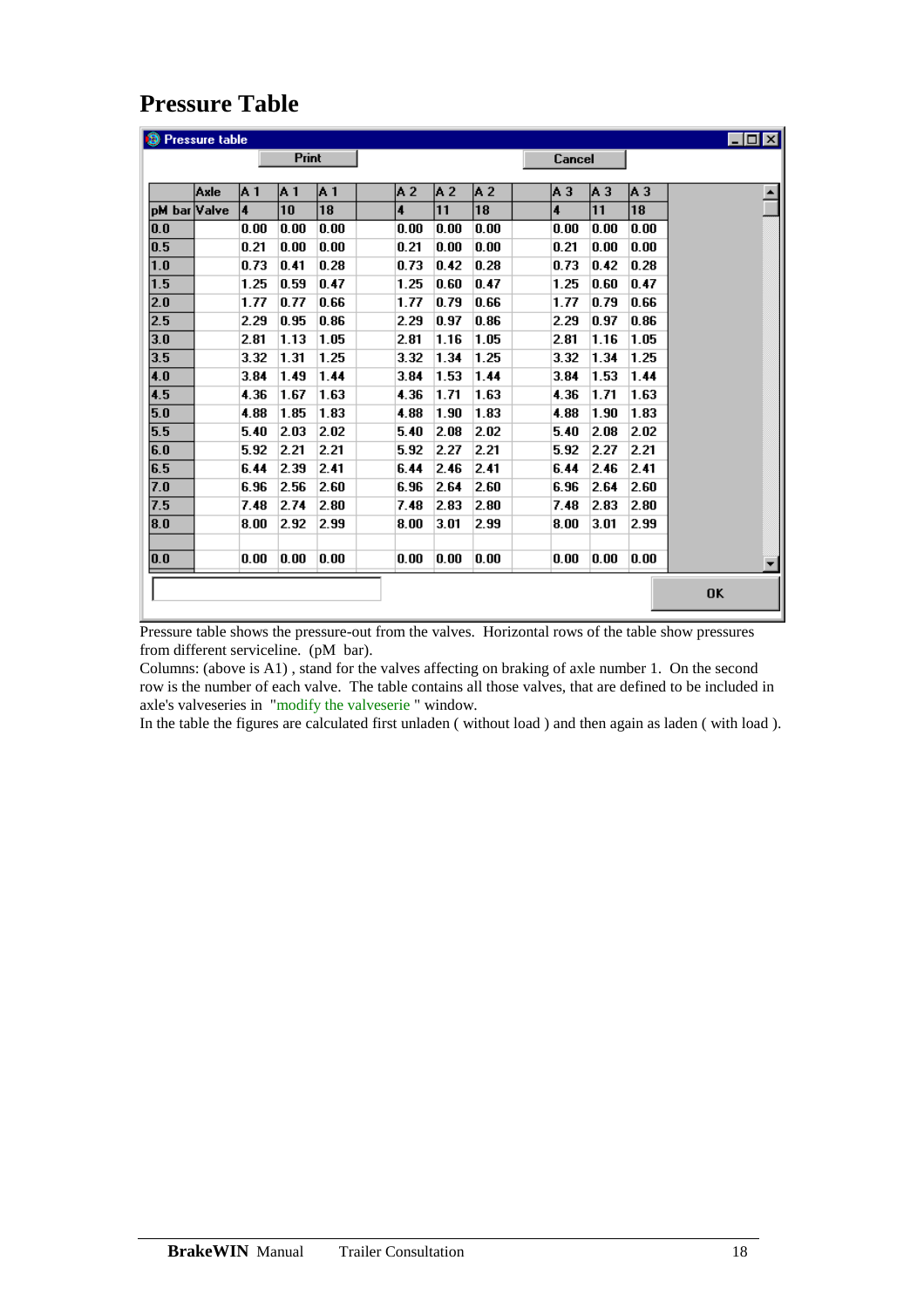# **Brake Force Table**

|      | Table: |         | <b>Braking Force / Axle Weight / Friction</b> |           |          |        |                 |        |        |      |      |      |      | $ \Box$ $\times$ $\Box$ |
|------|--------|---------|-----------------------------------------------|-----------|----------|--------|-----------------|--------|--------|------|------|------|------|-------------------------|
|      |        |         | Print                                         |           |          |        |                 | Cancel |        |      |      |      |      |                         |
|      | lAxle  | IA 1    | lA 2                                          | lA 3      | IA 4     | IA 1   | lA 2            | lA 3.  | IA 4   | IA 1 | lA 2 | lАЗ  | IA 4 | $\blacktriangle$        |
| lpM  |        | FBr (N) | FBr (N)                                       | [FBr (N)  | [FBr (N) | IN INI | N(M)            | N(M)   | IN INI | ū    | ū    | ū    | ū    |                         |
|      |        |         |                                               |           |          |        |                 |        |        |      |      |      |      |                         |
| 10.0 | 0.01   | O       | 0                                             | lo.       | 0        | 88292  | 88292           | 98099  | 98098  | 0.01 | 0.01 | 0.01 | 0.01 |                         |
| 1.0  | 0.01   | ۵       | 0                                             | lo.       | O.       | 88292  | 88292           | 98099  | 98098  | 0.01 | 0.01 | 0.01 | 0.01 |                         |
| 2.0  | 0.14   | 12006   | 13365                                         | 12006     | 12006    | 95331  | 94037           | 91706  | 91706  | 0.14 | 0.15 | 0.14 | 0.14 |                         |
| 3.0  | 0.28   | 24553   | 27196                                         | 24553     | 24553    | 102612 | 100094          | 85037  | 85037  | 0.25 | 0.28 | 0.30 | 0.30 |                         |
| 4.0  | 0.42   | 37100   | 41028                                         | 37100     | 37100    | 109893 | 106152          | 78367  | 78367  | 0.35 | 0.40 | 0.48 | 0.48 |                         |
| 4.5  | 0.49   | 43373   | 47943                                         | 43373     | 43373    | 113534 | 109181          | 75033  | 75033  | 0.39 | 0.45 | 0.59 | 0.59 |                         |
| 15.0 | 0.56   | 49646   | 54859                                         | 49646     | 49646    | 117174 | 112210          | 71698  | 71698  | 0.43 | 0.50 | 0.70 | 0.70 |                         |
| 16.O | 10.69  | 62193   | 68690                                         | 62193     | 62193    | 124455 | 118267          | 65029  | 65029  | 0.51 | 0.59 | 0.97 | 0.97 |                         |
| 7.0  | 0.83   | 74740   | 82521                                         | 74740     | 74740    | 131736 | 124325          | 58359  | 58359  | 0.58 | 0.67 | 1.29 | 1.29 |                         |
| 18.0 | 0.97   | 87287   | 96353                                         | 87287     | 87287    | 139017 | 130383          | 51690  | 51690  | 0.64 | 0.75 | 1.70 | 1.70 |                         |
|      |        |         |                                               |           |          |        |                 |        |        |      |      |      |      |                         |
| 10.0 | 0.01   | ln      | 0                                             | IO.       | O.       | 26980  | 26980           | 29427  | 29427  | 0.01 | 0.01 | 0.01 | 0.01 |                         |
| 1.0  | 0.01   | 0       | 0                                             | lo.       | 0        | 26980  | 26980           | 29427  | 29427  | 0.01 | 0.01 | 0.01 | 0.01 |                         |
| 2.0  | 0.13   | 3437    | 3919                                          | 2876      | 2876     | 28397  | 27937           | 28241  | 28241  | 0.13 | 0.15 | 0.11 | 0.11 |                         |
| 3.0  | 0.27   | 7750    | 8674                                          | 6650      | 6650     | 30119  | 29240           | 26728  | 26728  | 0.27 | 0.31 | 0.26 | 0.26 |                         |
| 14.0 | 10.42  | 12063   | 13428                                         | 10423     | 10423    | 31842  | 30542           | 25216  | 25216  | 0.39 | 0.45 | 0.42 | 0.42 |                         |
| 4.5  | 0.49   | 14219   | 15805                                         | 12310     | 12310    | 32704  | 31193           | 24459  | 24459  | 0.44 | 0.52 | 0.51 | 0.51 |                         |
| नि   | 0.57   | 10070   | 10100                                         | - - - - - | 4.44.07  | oonen  | <b>OH O 4 4</b> | oozoo  | oozoo  | o no | o no | o es | o es |                         |
|      |        |         |                                               |           |          |        |                 |        |        |      |      |      |      |                         |
|      |        |         |                                               |           |          |        |                 |        |        |      |      |      |      |                         |
|      |        |         |                                               |           |          |        |                 |        |        |      |      | OΚ   |      |                         |

The Table shows the Brake Force (FBr in Newton), the Dynamically calculated Axle Weight (N in Newton) and the

Minimum friction factor needed (u) for every axle (A1, A2, ...) with different control line pressures  $(pM)$ .

All these in laden (with load) situation and unladen (without load).

#### **Save**

Menu **File - Save** or click the button

Opens the Windows Save Dialog.

As a default directory is programdirectory's subdirectory BRWDATA ,

usually C:\BRAKEW\BRWDATA, but You can also choose some other directory.

If You use the same name that You have given to some other file earlier, will that earlier saved file with the same name be lost. The program will give a warning about this.

Because this program is made to function also in 3.11 Windows, it gives limits to the name when saving the file: The length of name can be 8 characters at the most, then a point and 3 characters.

Specialcharacters are not allowed and it is recommended also not to use the scandic letters: ä,ö,å . Examples of allowed filenames:

HAKKINEN.011 COULTHAR.PV1 SCHUMACH.MIK IAA98 HANNOVER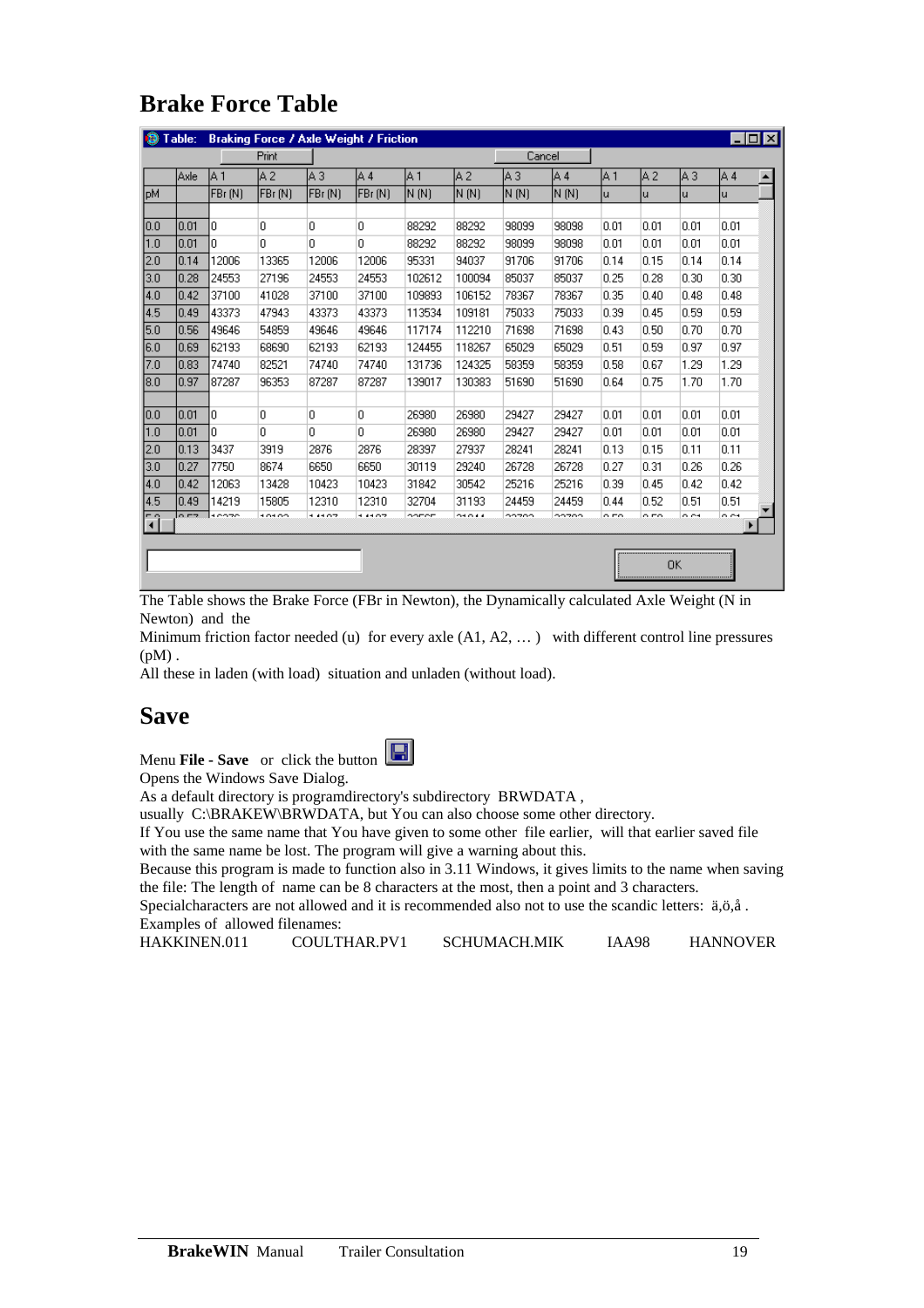

#### **Print**

|    | _ |  |
|----|---|--|
| __ |   |  |
|    |   |  |
|    |   |  |

The command Print opens this window.

| Print |                                               |   |                   | $\mathbf{x}$ |
|-------|-----------------------------------------------|---|-------------------|--------------|
|       | Printer: Canon LBP-8 III                      |   |                   | Cancel       |
|       | $\Box$ Colors                                 |   |                   |              |
|       | Trailer                                       | ⊽ | <b>Tarif</b>      |              |
|       | <b>Brake Schema</b>                           | ⊽ | $\Box$            |              |
|       | Curves                                        | ⊽ | $\Box$            | 0K           |
|       |                                               |   |                   |              |
|       | Valve Serie                                   | ⊽ | <b>C</b>          |              |
|       | <b>ANHANG VII Calculation</b>                 | ⊽ | $\Box$            |              |
|       | Pressure table                                | п | С.                |              |
|       | Table: Braking Force / Axle Weight / Friction | п | $\blacklozenge$   |              |
|       | ALB-Type Plate                                | □ | $\blacklozenge$   |              |
|       | Parking Brake                                 | □ | $\Box$            |              |
|       | <b>Brake Data Formular</b>                    | D | <b>The State</b>  |              |
|       |                                               |   |                   |              |
|       | Calculation made by                           |   | Number of Copies: |              |
|       |                                               |   |                   |              |
|       |                                               |   |                   |              |

You choose what to print out by using the check boxes.

When You press OK, the program will print out the pictures, curves and tables that You have marked in the check boxes.

If You want to print only a certain specific part of the program, You just mark it on the check boxes. By marking the box: colors, You get the colorprinter to printout the curves and pictures in color. You should not try this with Black-White printer, because it only slows the functions down and the result can be worse than normal Black-White picture. For example Red will come as light grey.

On the box 'Calculation made by' You can type the name or initials of user. They will also be on the printout papers.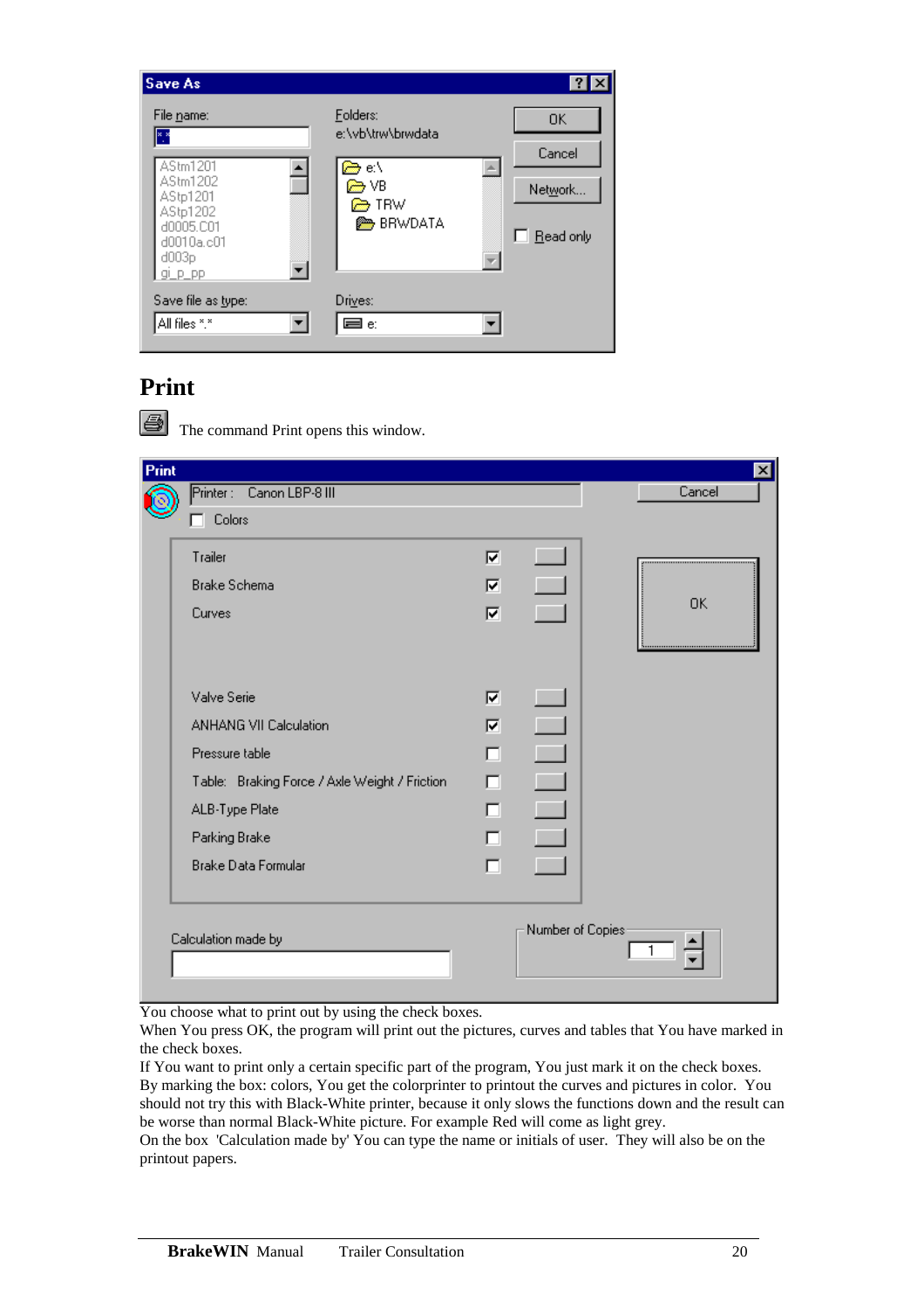The printout uses Windows printer manager and therefore also WindowsPrinter Drivers. If there are any trouble with the printout, should You try and change the Printer Driver and then try again.

# **Axle Data Table**

| <b>Brakeforcetabelle for an Axle</b>                                                                                                                                                                                                                                                                                                                                                                                                                                                                                                                                |                                                                                                                         | $\Box$ ol $\times$                                                                                                                                                                          |  |
|---------------------------------------------------------------------------------------------------------------------------------------------------------------------------------------------------------------------------------------------------------------------------------------------------------------------------------------------------------------------------------------------------------------------------------------------------------------------------------------------------------------------------------------------------------------------|-------------------------------------------------------------------------------------------------------------------------|---------------------------------------------------------------------------------------------------------------------------------------------------------------------------------------------|--|
| SAF.<br><b>BPW</b><br><b>ROR</b><br>GIGANT                                                                                                                                                                                                                                                                                                                                                                                                                                                                                                                          | Print                                                                                                                   | 0K                                                                                                                                                                                          |  |
| SAF RS 11242<br>SNF 420x200<br>SNF 420x200<br>SAF RZ 11242<br><b>SAF RBM 11242</b><br>SNF 420x200<br>SAF SK RS 11242 SNK 420x200<br>SAF SK RZ 11242 SNK 420x200<br><b>SAF RSM 9042</b><br>SNF 420x180<br>SAF RZ 8442<br>SNF 420x180<br>SAF RS 8442<br>SNF 420x180                                                                                                                                                                                                                                                                                                   |                                                                                                                         | $11-22.5$<br>514mm<br>295/80-22.5<br>512mm<br>12-22.5<br>527mm<br>315/80-22.5<br>519 <sub>mm</sub><br>385/65-22.5<br>520mm<br>425/65-22.5<br>545 <sub>mm</sub><br>365/80R20<br>535mm<br>514 |  |
| SAF RS 11242 SNF 420x200<br>rBt (mm) 210<br>brake drum radius<br>$0.85 -$<br>brake efficiency<br>n<br>C<br>1.61<br>characteristic value<br>n * C<br>1,37<br>10,8858<br>fЬ<br>torque ratio<br>m (mm) 13,2<br>S-cam radius<br>MAL (Nm) 30<br>threshold torque<br>SAF RS 11242 SNF 420x200<br>tyre sizes used on calculations: 11-22.5 Rdyn(mm) 514<br>$in''$ / $l$ (mm)<br>$\mathsf{Tha(N)}$<br>p(bar)<br>20<br>127<br>974<br>1<br>2<br>20<br>2192<br>127<br>3<br>20<br>3410<br>127<br>20<br>4.5<br>127<br>5237<br>20<br>127<br>6<br>7064<br>20<br>127<br>6.5<br>7673 | T(N)<br>Mbr(Nm)<br>3969<br>2040<br>5408<br>10521<br>8775<br>17073<br>13827<br>26901<br>18879<br>36729<br>20563<br>40005 |                                                                                                                                                                                             |  |

Choose the axle fabricate / model and the size of tyre.

The program makes a table from that specific axle's brake torque and brakeforce with different brake cylinder / lever length alternatives.

The choice of tyre affects on the breakforce, but not on the brake torque.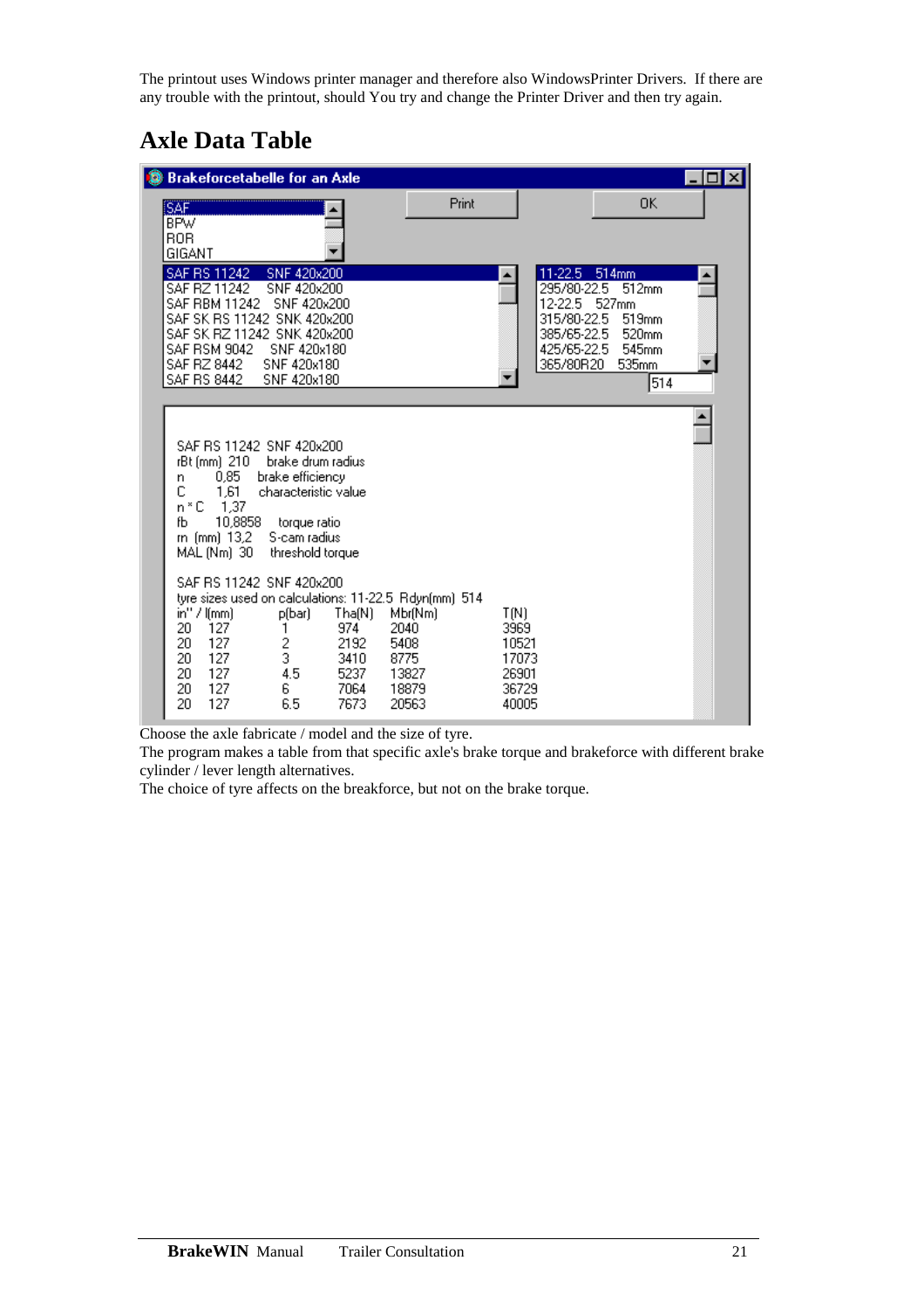# **Trailer Consultation**

Trailer Consultation Kauppatori 2 as 10 67100 Kokkola

Telephone: 06-831 9905 Fax: 06-831 1008

E-mail: info@trailerwin.com Internet address: www.trailerwin.com

## **Licensing Clauses, Guarantee**

#### **Licensing clauses**

Order / offer / delivery includes the program for the use of one office or house. Inside the same office or house the programs can be used in more than one computer. The person that uses this program in work have the right to use the program also at home.

Copying the program for other use than mentioned above is prohibited.

#### **Guarantee**

Due to the great variety of calculation-variations, it is possible that there may appear some errors. In case the user should find errors in the program, please inform the manufacturer of program .

If there are any errors in the program they will be corrected without charge as quickly as possible. The guarantee is valid for period of a year.

The files included in the program ( Axle data, Valve data, Schema etc. ) have been received from the manufacturers.

We do our best for getting the correct data and latest models, but it is possible that there is also same old data or false data.

Possible costs caused by a programming error, file error, component data error or some error on the program will not be compensated by the program manufacturer or by dealer.

#### **Program update:**

The update includes:

- Axle model supplementation.
- Valve model supplementation.
- Brake schema development and supplementation.
- New versions as the program develops.

Payment per year in accordance with agreement.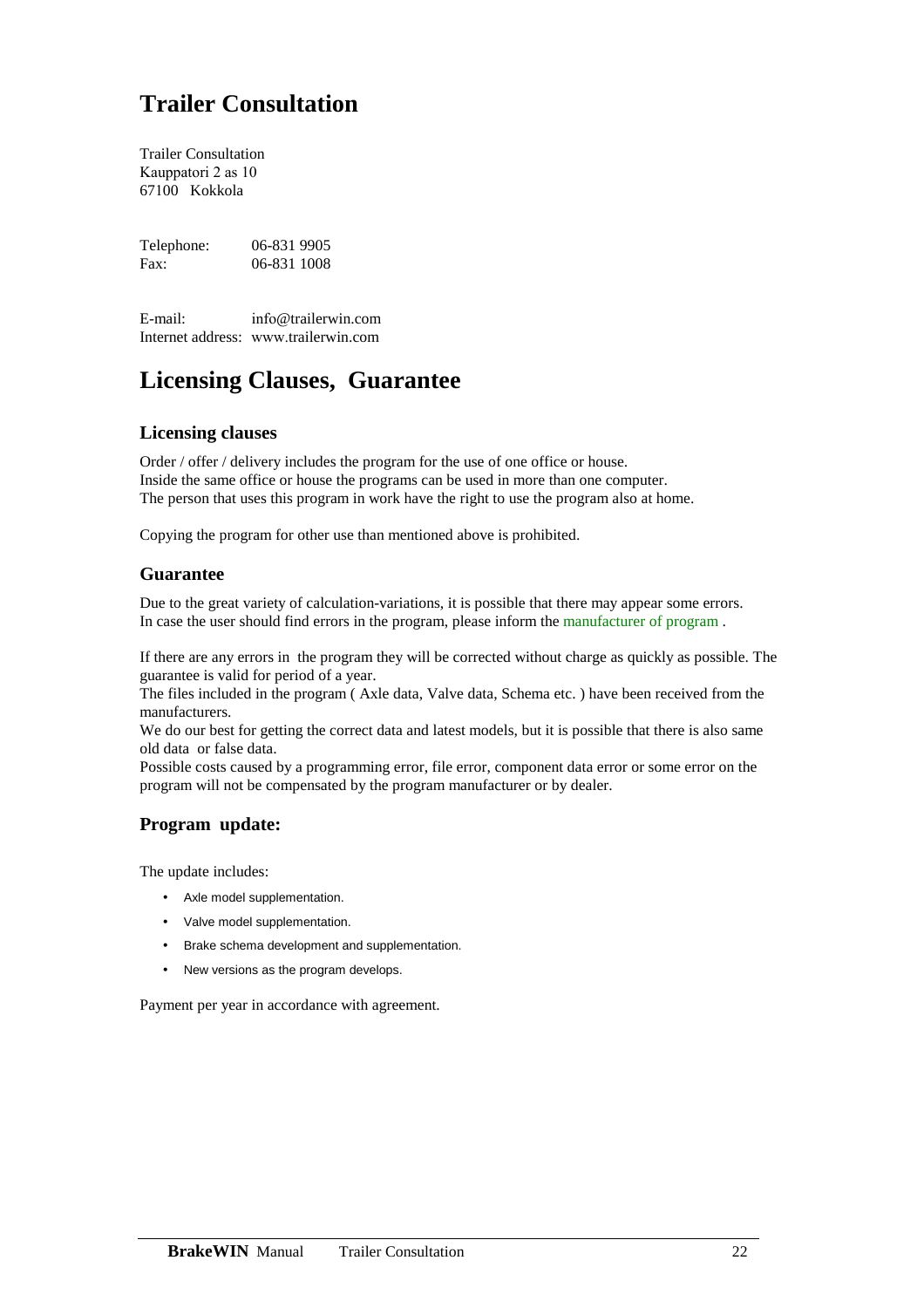# Index

#### $\mathbf{A}$

#### $\mathbf{B}$

### $\mathbf C$

### $\mathbf{D}$

### $\mathbf E$

| End |  |
|-----|--|
|     |  |

### $\mathbf{L}$

#### $\mathbf{M}$

### $\mathbf 0$

### $\overline{\mathbf{P}}$

### $\mathbf R$